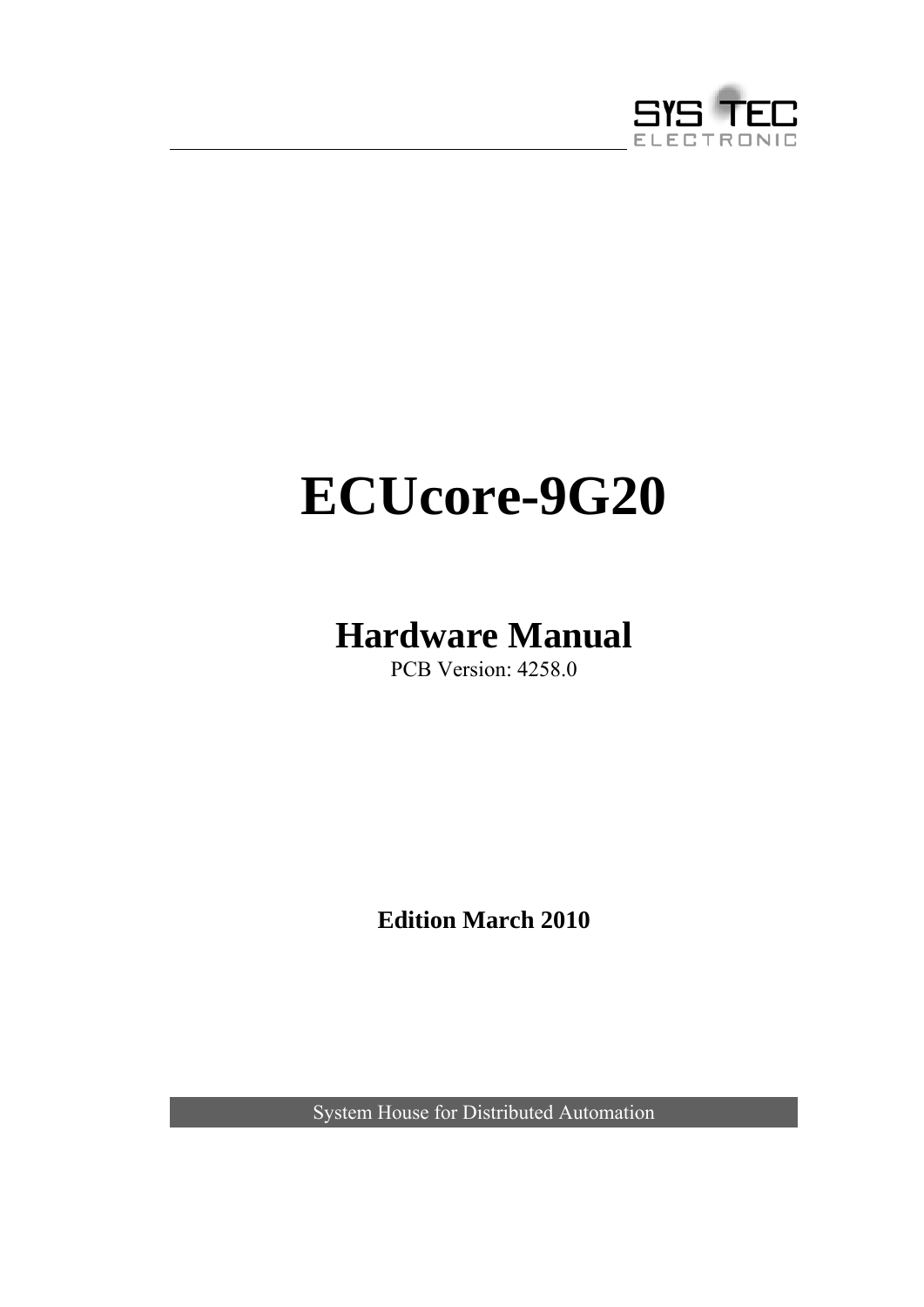# **Status / Changes**

Status: released

| <b>Date/Version</b> | <b>Section</b> | <b>Change</b>   | <b>Editor</b> |
|---------------------|----------------|-----------------|---------------|
| $L-1255e_01$        |                | initial version | K.Otto        |
|                     |                |                 |               |
|                     |                |                 |               |
|                     |                |                 |               |
|                     |                |                 |               |
|                     |                |                 |               |
|                     |                |                 |               |
|                     |                |                 |               |
|                     |                |                 |               |
|                     |                |                 |               |
|                     |                |                 |               |
|                     |                |                 |               |
|                     |                |                 |               |

© SYS TEC electronic GmbH 2010 L-1255e\_01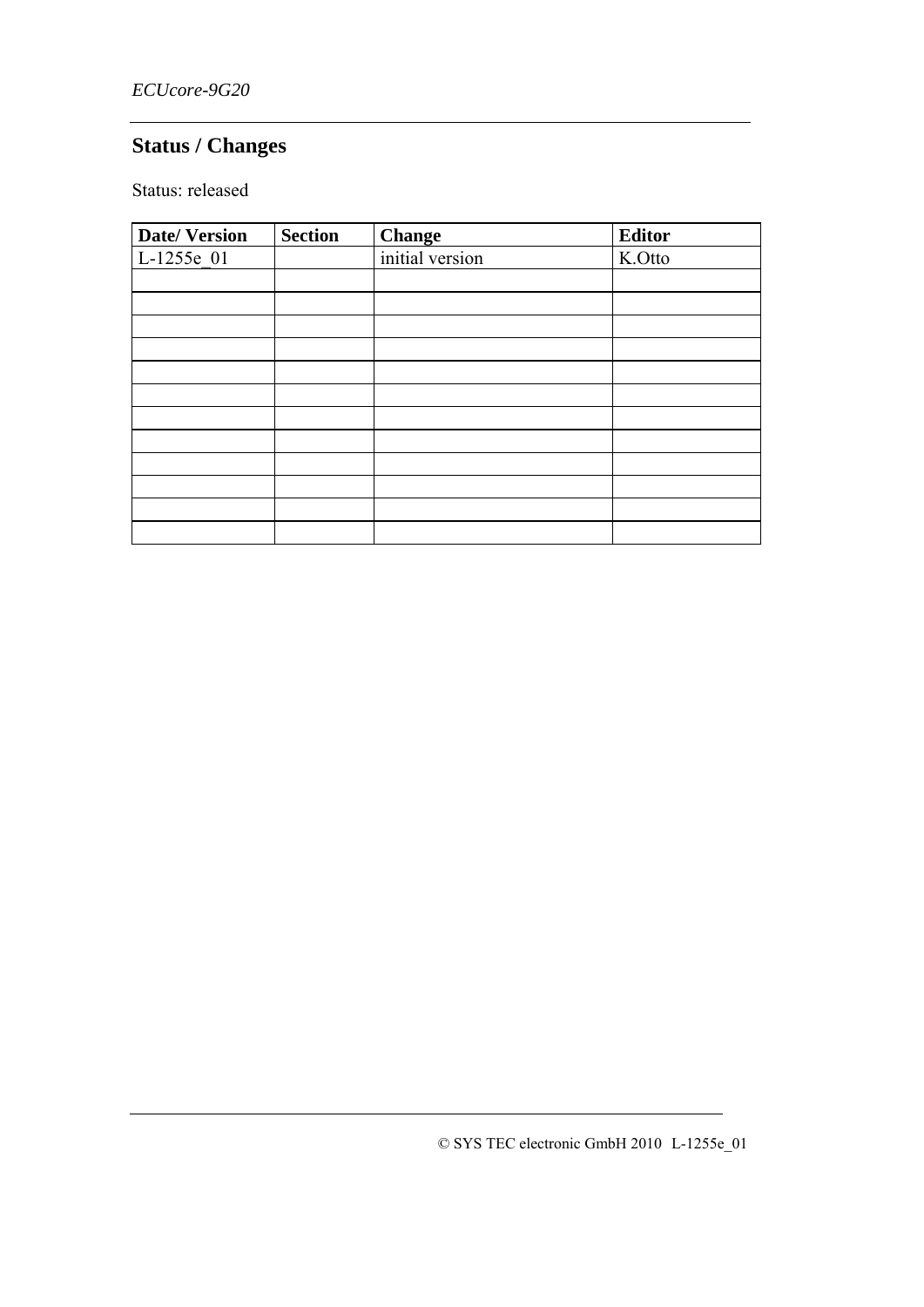In this manual are descriptions for copyrighted products, which are not explicitly indicated as such. The absence of the trademark (©) symbol does not infer that a product is not protected. Additionally, registered patents and trademarks are similarly not expressly indicated in this manual.

The information in this document has been carefully checked and is believed to be entirely reliable. However, SYS TEC electronic GmbH assumes no responsibility for any inaccuracies. SYS TEC electronic GmbH neither gives any guarantee nor accepts any liability whatsoever for consequential damages resulting from the use of this manual or its associated product. SYS TEC electronic GmbH reserves the right to alter the information contained herein without prior notification and accepts no responsibility for any damages, which might result.

Additionally, SYS TEC electronic GmbH offers no guarantee nor accepts any liability for damages arising from the improper usage or improper installation of the hardware or software. SYS TEC electronic GmbH further reserves the right to alter the layout and/or design of the hardware without prior notification and accepts no liability for doing so.

© Copyright 2010 SYS TEC electronic GmbH. rights – including those of translation, reprint, broadcast, photomechanical or similar reproduction and storage or processing in computer systems, in whole or in part – are reserved. No reproduction may occur without the express written consent from SYS TEC electronic GmbH.

|                              | <b>WORLDWIDE</b>                                                                   |
|------------------------------|------------------------------------------------------------------------------------|
| Address:                     | SYS TEC electronic GmbH<br>August-Bebel-Str. 29<br>D-07973 Greiz<br><b>GERMANY</b> |
| Ordering<br>Information:     | $+49(3661)6279-0$<br>info@systec-electronic.com                                    |
| <b>Technical</b><br>Support: | $+49(3661)6279-0$<br>support@systec-electronic.com                                 |
| $\text{Fax}:$                | $+49(3661)627999$                                                                  |
| Website:                     | http://www.systec-electronic.com                                                   |

1<sup>st</sup> Edition March 2010

3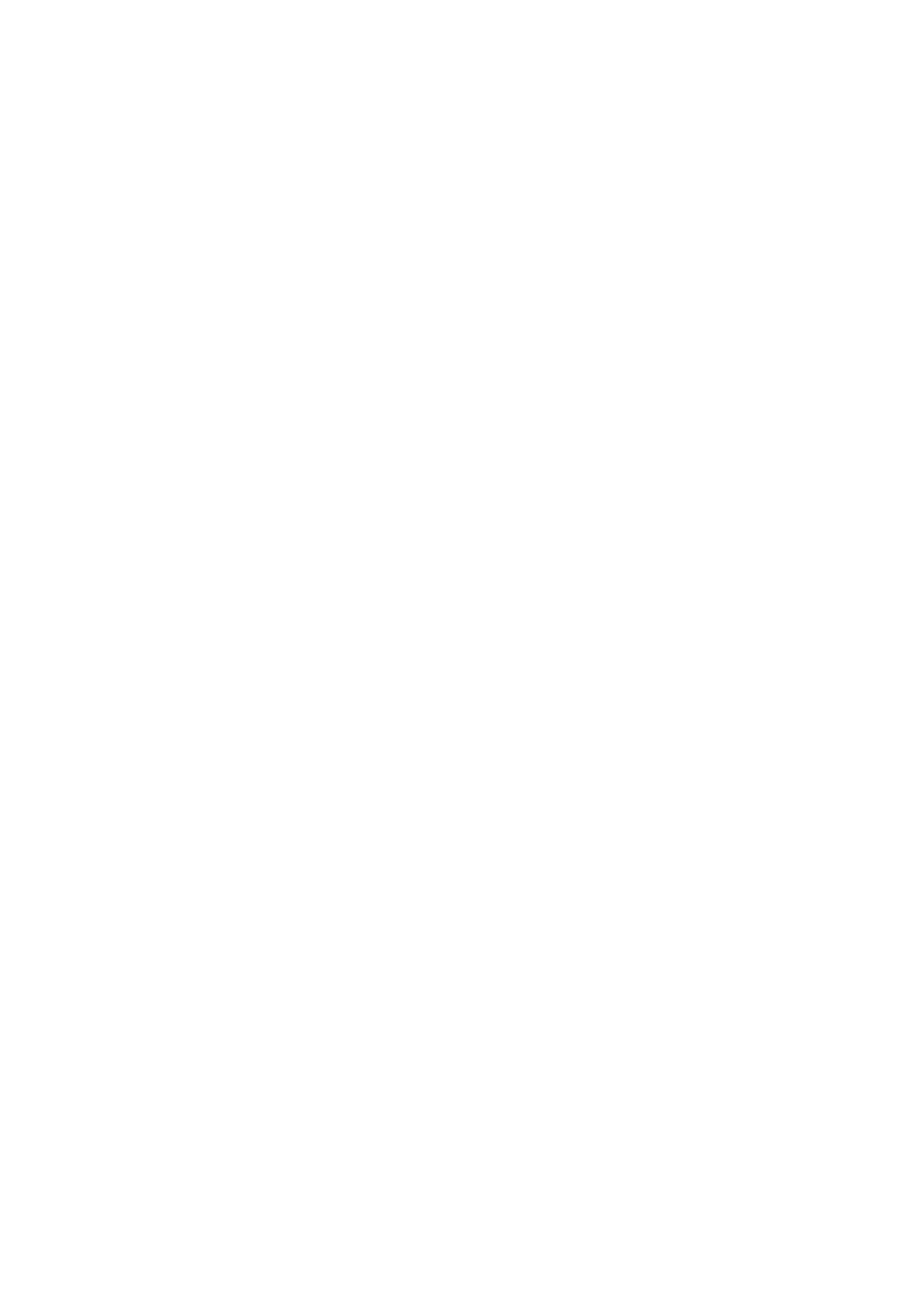| 1                |     |  |
|------------------|-----|--|
| $\overline{2}$   |     |  |
| 3                |     |  |
|                  | 3.1 |  |
|                  | 3.2 |  |
| $\boldsymbol{4}$ |     |  |
|                  | 4.1 |  |
|                  | 4.2 |  |
|                  | 4.3 |  |
|                  | 4.4 |  |
|                  | 4.5 |  |
|                  | 4.6 |  |
|                  | 4.7 |  |
|                  | 4.8 |  |
|                  | 4.9 |  |
|                  |     |  |
|                  |     |  |
|                  |     |  |
|                  |     |  |
|                  |     |  |
|                  |     |  |
|                  |     |  |
|                  |     |  |
|                  |     |  |
|                  |     |  |
| 5                |     |  |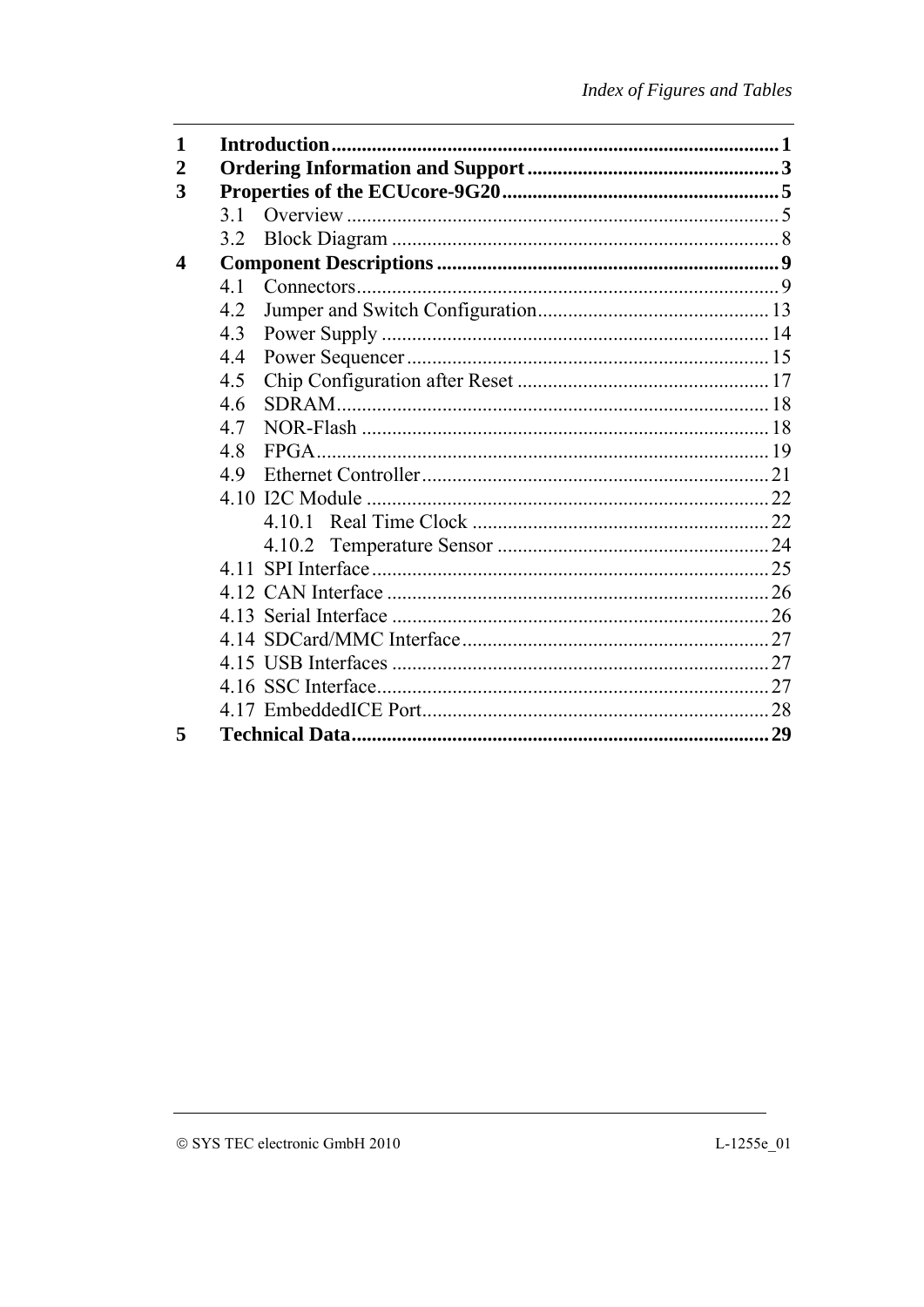# **Index of figures and tables**

| Table 1:  |  |
|-----------|--|
| Table 2:  |  |
| Table 3:  |  |
| Table 4:  |  |
| Table 5:  |  |
| Table 6:  |  |
| Table 7:  |  |
| Table 8:  |  |
| Table 9:  |  |
|           |  |
| Figure 1: |  |
| Figure 2: |  |
| Figure 3: |  |
| Figure 4: |  |
| Figure 5: |  |
| Figure 6: |  |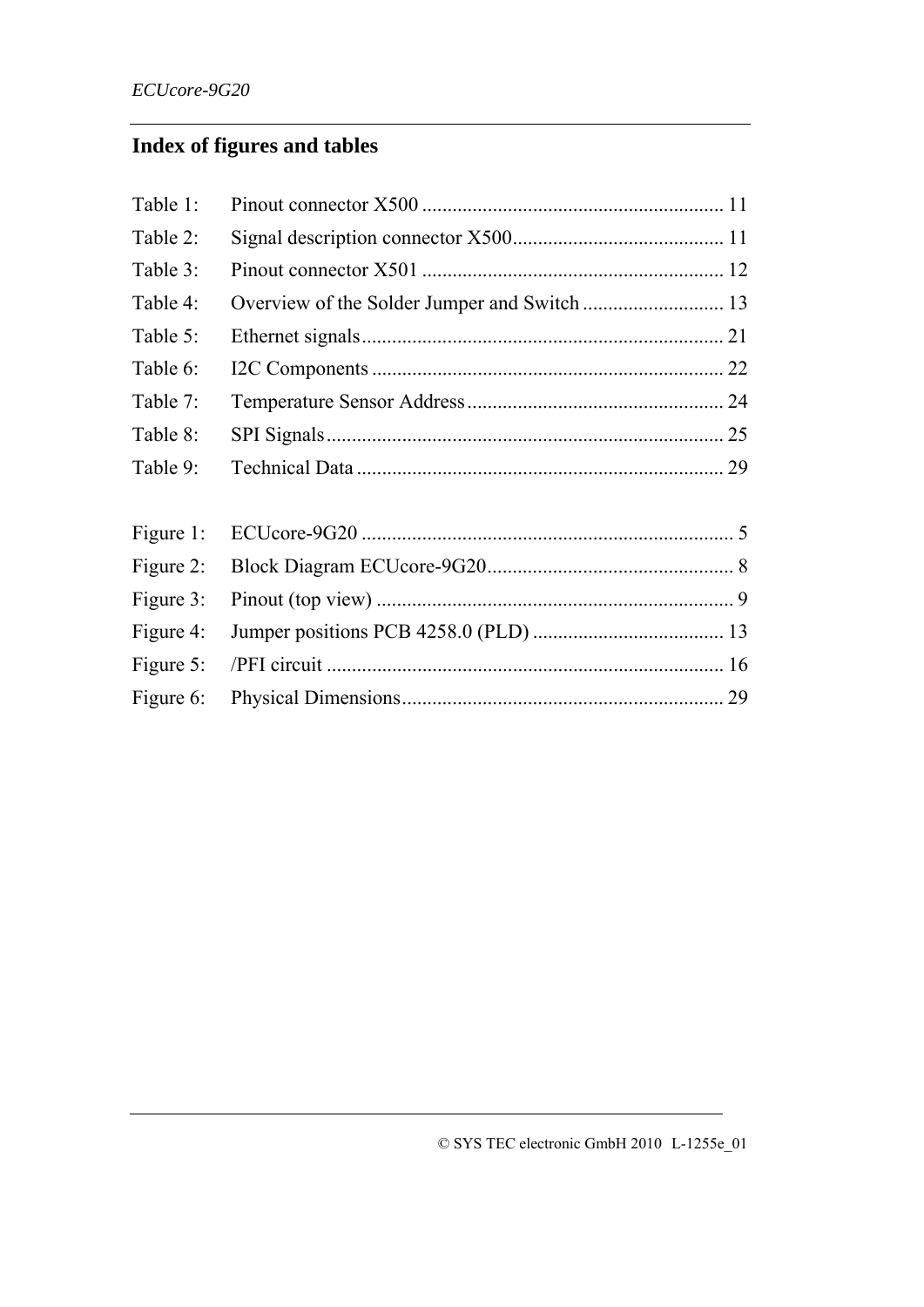### **1 Introduction**

This manual describes the function and technical data for the ECUcore-9G20, but not for the microcontroller Atmel AT91SAM9G20 or any other supplemental products. Please refer to the corresponding manuals and documentation for any other products you may use.

Low-active signals are denoted by a  $\sqrt{ }$  in front of the signal name (i.e. "/RD"). The representation "0" indicates a logical-zero or lowlevel signal. A "1" is the synonym for a logical one or high-level signal.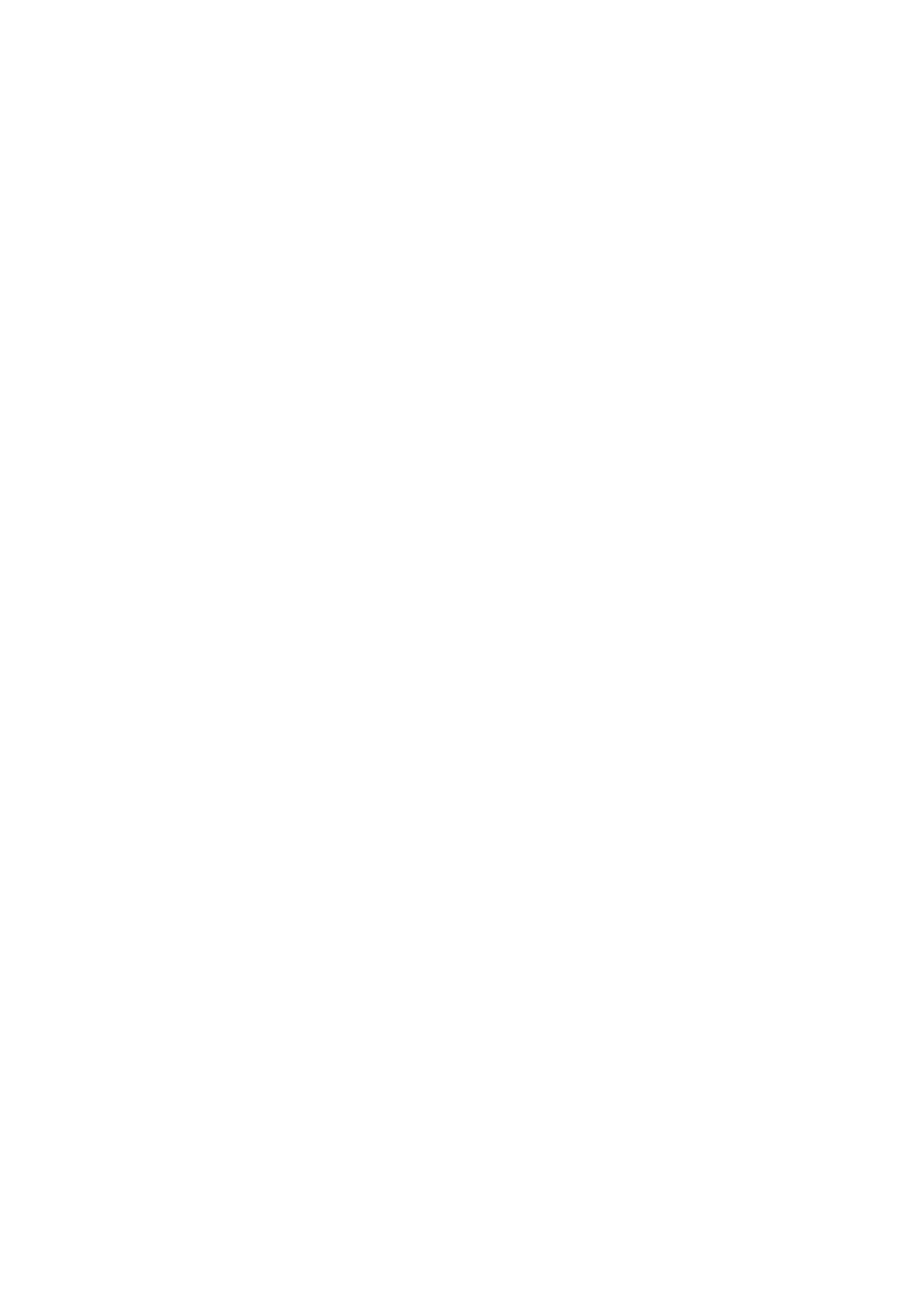# <span id="page-8-0"></span>**2 Ordering Information and Support**

| <b>Order Number</b> | <b>Version</b>               |
|---------------------|------------------------------|
| 4001016             | ECUcore-9G20                 |
| $KIT-164$           | Development Kit ECUcore-9G20 |

#### **The ECUcore-9G20 standard version features:**

- Atmel AT91SAM9G20 MCU with 400 MHz
- 16MiB FLASH
- 32MiB SDRAM
- FPGA with 6000 LUTs and Configuration-EEPROM
- Ethernet PHY
- CAN controller
- Real time clock
- Reset/Watchdog IC
- Temperature sensor
- Single power supply 3,3V (all other voltages are derived onboard)
- ESD Handling Instructions (printed version)

The Development Kit includes the ECUcore module and a Development Board which allows for rapid application development.

The Development Board features:

- Power supply connector 9-24VDC and an external power supply
- Dipswitch (8pos.), some Keys and LEDs to test IO functionality
- Potentiometer for using the analog input
- Connectors for RS232, CAN, USB and Ethernet interfaces
- EEPROM to test SPI
- microSD card socket
- Boot and Reset button
- Battery for buffering RTC
- ICE and JTAG interfaces for CPU and FPGA
- Expansion connector for developing user periphery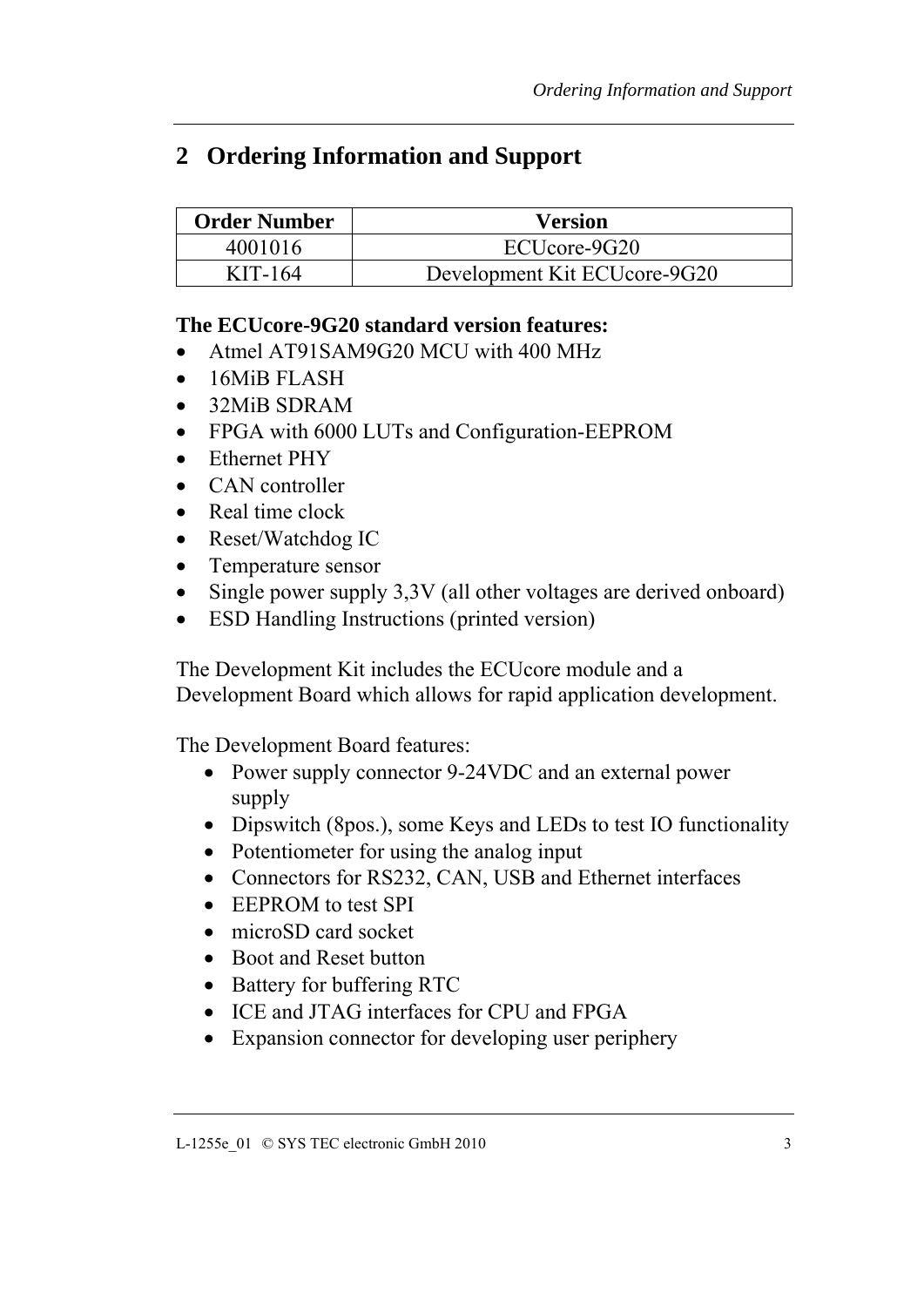#### **Software Support:**

- Integrated Development Environment with complete GNU toolchain for ARM architecture
- uboot bootloader (pre-installed)
- Linux
- plc-firmware (PLCcore-9G20)
- CANopen protocol stack (limited function, obj-code library)
- CANopen Configuration Suite (Evaluation Version)
- CAN-Report CAN-bus monitor (Evaluation Version)
- OD-Builder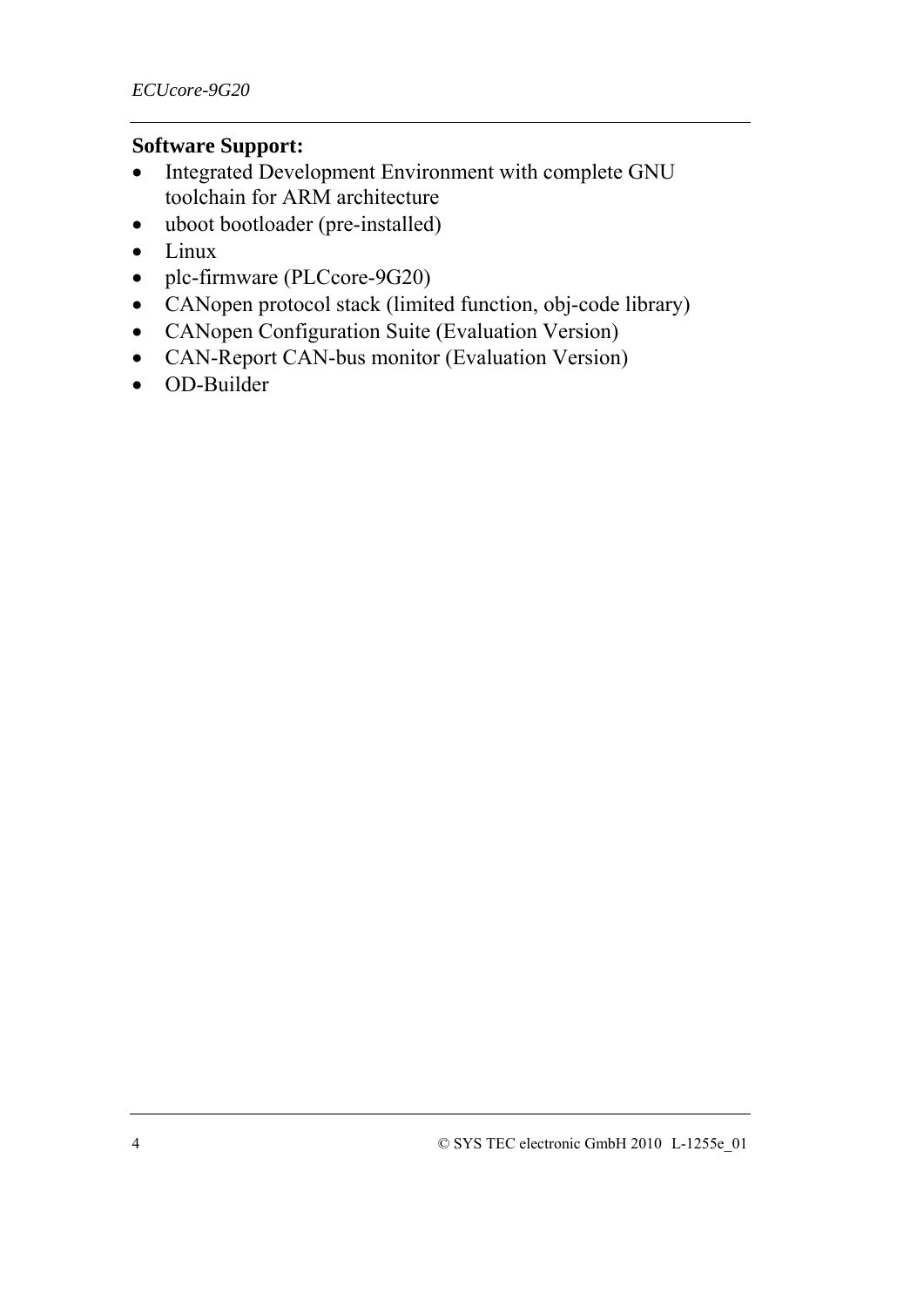# <span id="page-10-0"></span>**3 Properties of the ECUcore-9G20**

#### **3.1 Overview**

The ECUcore-9G20 belongs to SYS TEC's ECUcore family. The ECUcore-9G20 combines all elements of a microcontroller system on one board. Thanks to most modern SMD packages and the multilayer design, the module was designed at minimum size.



*Figure 1: ECUcore-9G20* 

The dimensions of the board are 78mm x 54mm and with two included board connectors it is multifunctional in embedded systems.

The ECUcore-9G20 features an Atmel AT91SAM9G20 microcontroller. It is a highly-integrated 32-bit microprocessor based on the ARM926EJ-S architecture.

The interconnection to a baseboard is possible through a pair of lowdensity (2mm pitch) connectors with 200 pins in total.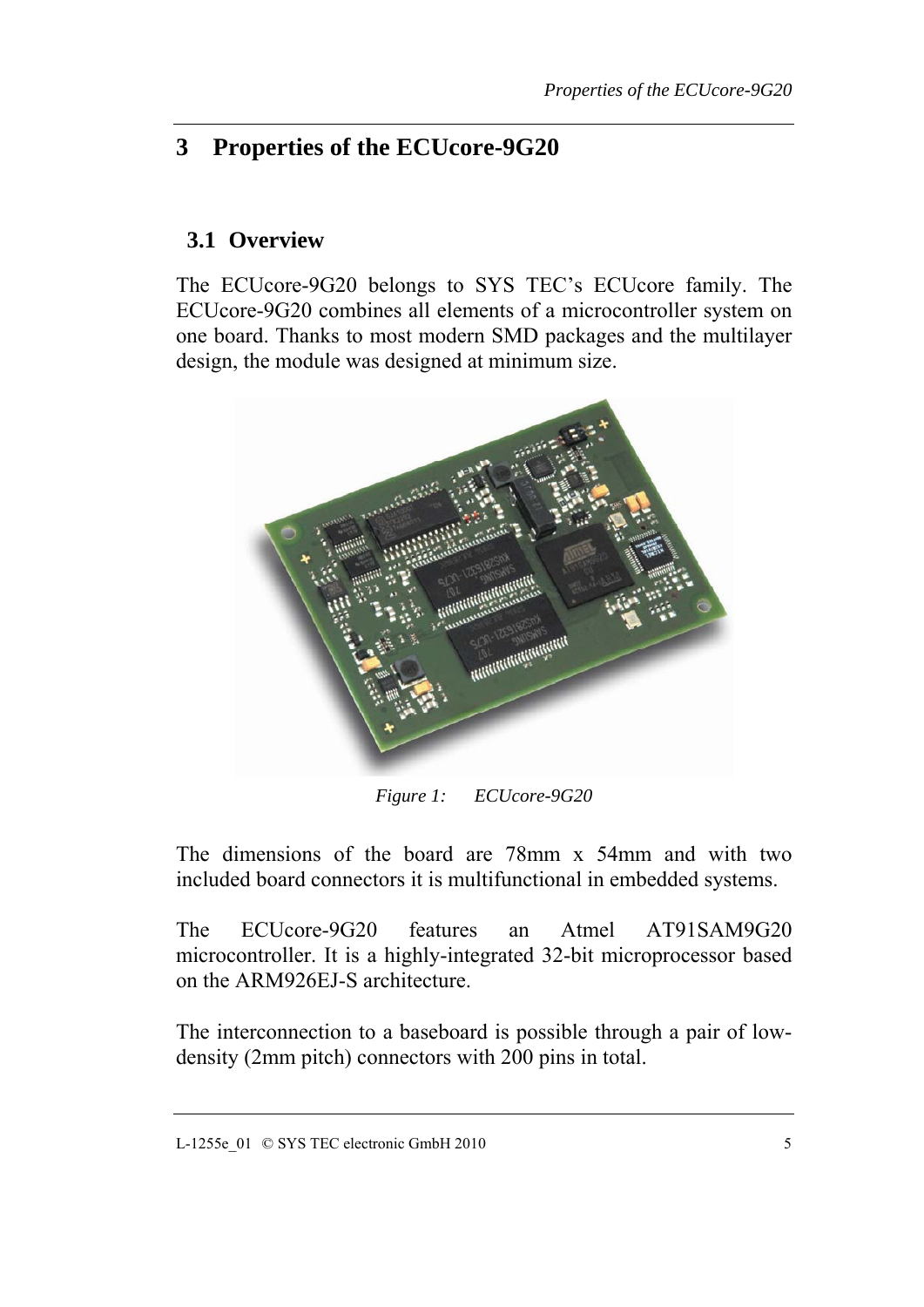The ECUcore-9G20 brings about the following features:

- Internal features of the Atmel AT91SAM9G20:
	- o Internal 400MHz CPU-clock from external 3-20MHz
	- o 32kiB Data- / 32kiB instruction cache, MMU
	- o 64k ROM, 32k RAM internal with single cycle access
	- o External bus interface for SDRAM, Static memory, NAND- and Compact Flash
	- o USB2.0 full speed 1x device, 2x host
	- o 1 Fast Ethernet controller MAC
	- o Six 32-bit-layer bus matrix
	- o Peripheral DMA controller channels
	- o System controller with Reset, Shutdown, Battery backup, Clock generator, Power management, Watchdog and Realtime timer
	- o 4x USART, 2x UARTs
	- o 2 Master/Slave SPI with 4 chip selects
	- o 1 I2C interface up to 400kbits
	- o 2x 3channel 16bit Timer/Counter
	- o 1x 4channel ADC 10bit
	- o 1x two-slot SDcard/MMC interface
	- o 1x SSC
	- o EmbeddedICE interface
	- o JTAG Boundary Scan on all digital pins
	- o 217-pin LFBGA package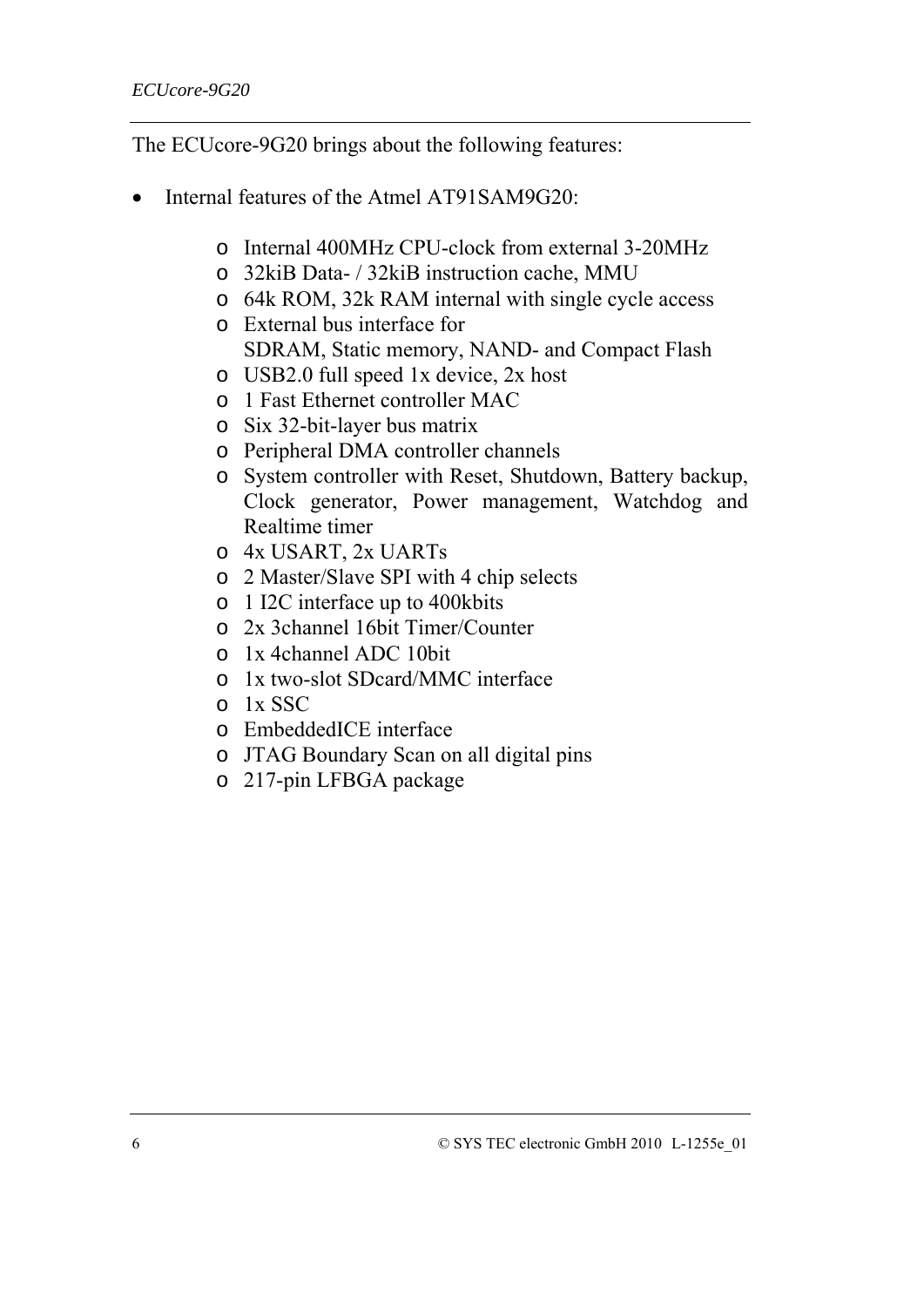- Memory configuration:
	- o default 16MiB 16bit NOR-Flash (4-64MiB)
	- o default 32MiB 32bit SDRAM (16-128MiB)
- Communication features:
	- o 1 Ethernet interface
	- o 3 USARTs and 2 UARTs as LVTTL
	- o 1 CAN as TTL
	- o 1 USB device full speed
	- o 2 USB host full speed
	- o 2 SDcard/MMC
	- o 1 SSC
	- o SPI with 3 chip select
	- o I²C interface
- Other board-level features:
	- o FPGA with default 6000 (up to 21000 LUTs) with own configuration device
	- o Ethernet PHY
	- o CAN controller
	- o Power sequencer with Reset- and Watchdog function
	- o Power failure recognition
	- o Battery-buffered Real time clock
	- o Temperature sensor
	- o JTAG/Embedded ICE interface
	- o 18,432MHz main crystal, 32,768kHz low speed crystal
	- o 3.3V operating voltage onboard generated voltage for CPU and FPGA core and CAN controller
	- o Industrial temperature range  $(-40^{\circ}C \text{ to } +85^{\circ}C)$
	- o RoHS compliant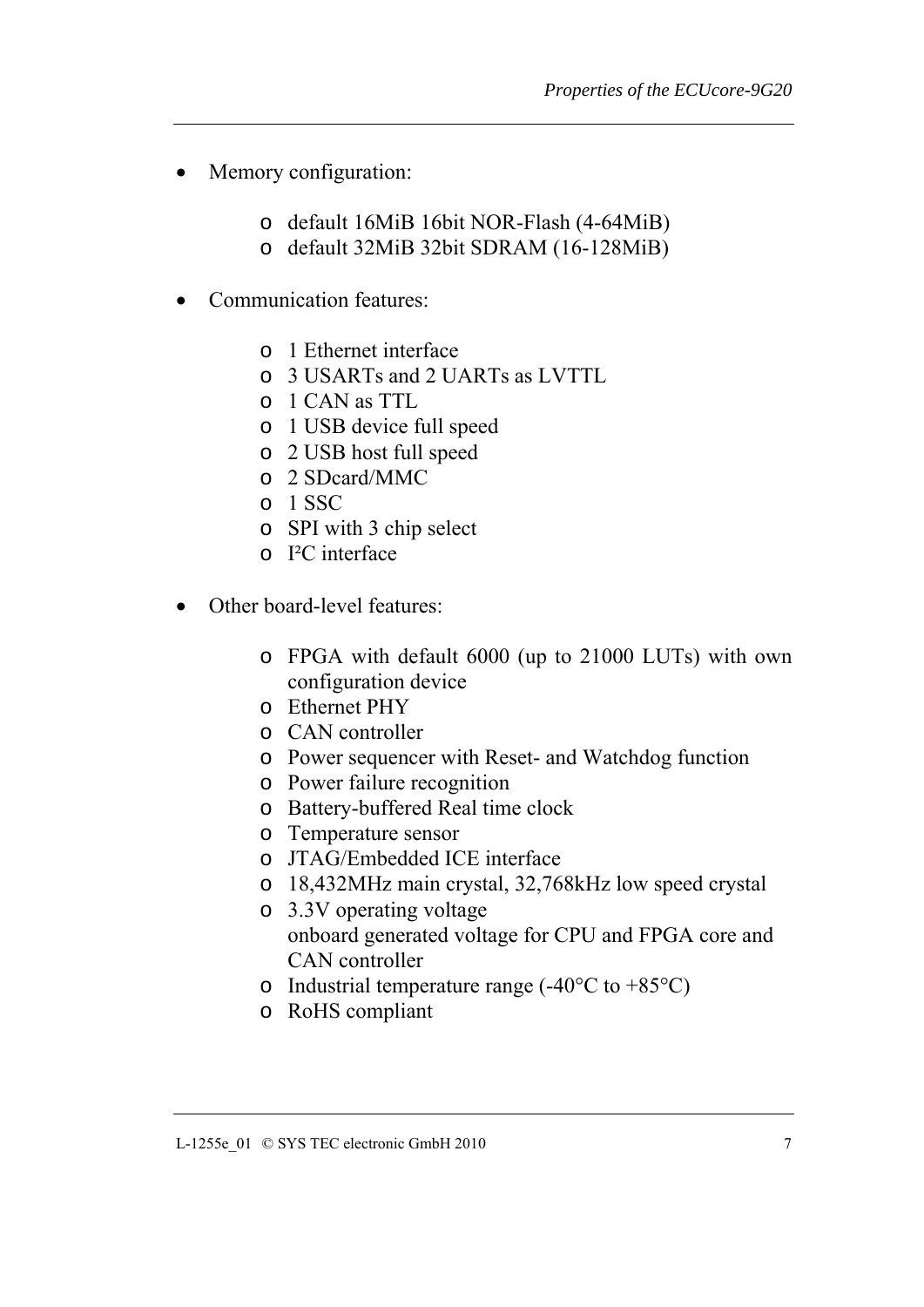# <span id="page-13-0"></span>**3.2 Block Diagram**



*Figure 2: Block Diagram ECUcore-9G20*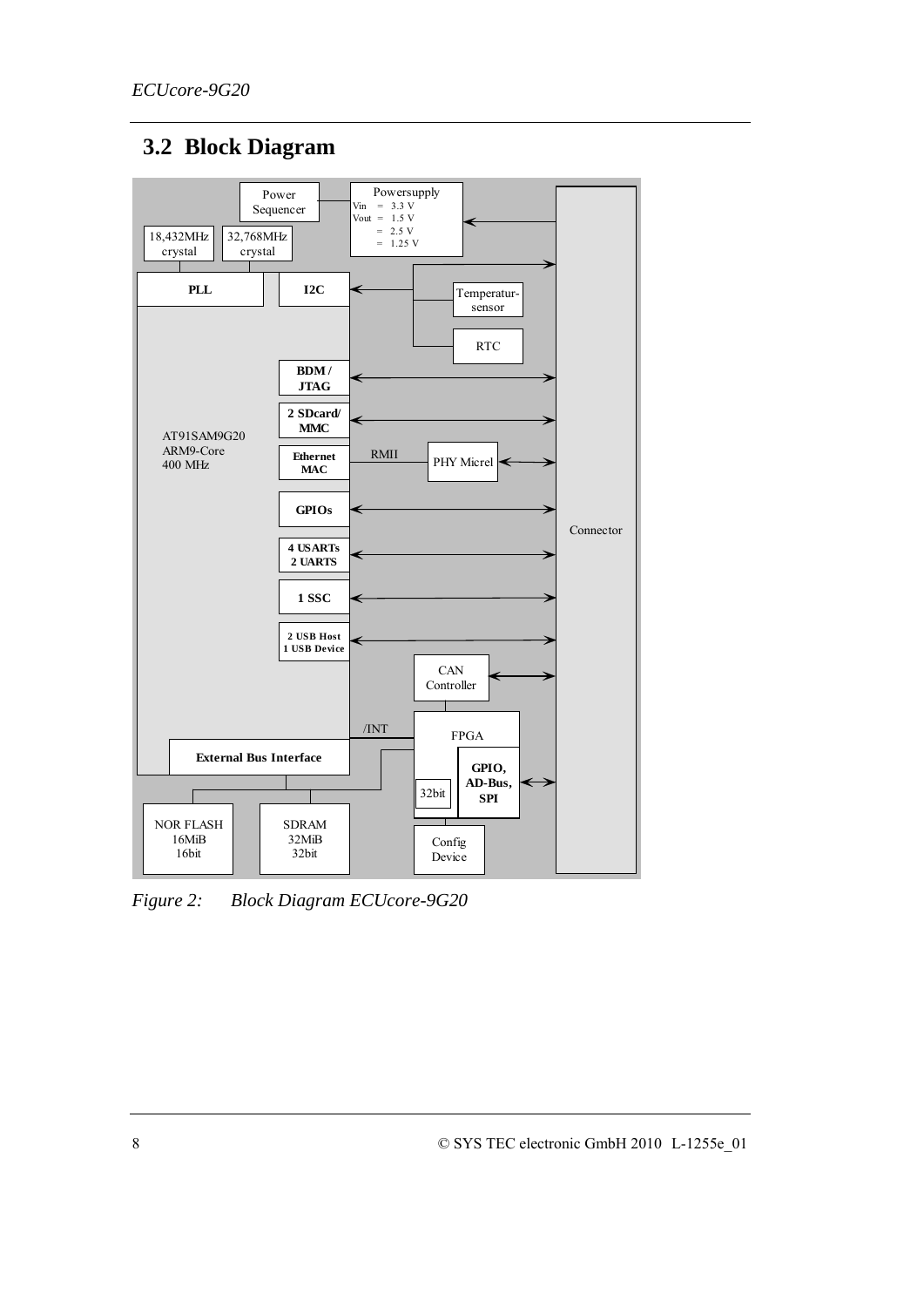# <span id="page-14-0"></span>**4 Component Descriptions**

The functions of the on-board components are explained in the following sections.

#### **4.1 Connectors**

The ECUcore-9G20 has two board connectors. Each of the SMT socket strips consists of 100 contacts divided into double rows. In total the module has 200 contacts. For better emc-properties, 20% of the pins are GND.

A third connector at the front side is for connecting debug interfaces of the CPU, Power sequencer and FPGA. It is not mounted by default.



*Figure 3: Pinout (top view)* 

The picture shows the module from top view which means that you look from the top through the module. The connectors are placed accordingly to the ones on the baseboard.

The board connectors are equipped with the common and durable 1,27mm pitch. The type of socket stripes used on the ECUcore-9G20 is '6060'-series provided by "W+P PRODUCTS" with a hight of 3,6mm.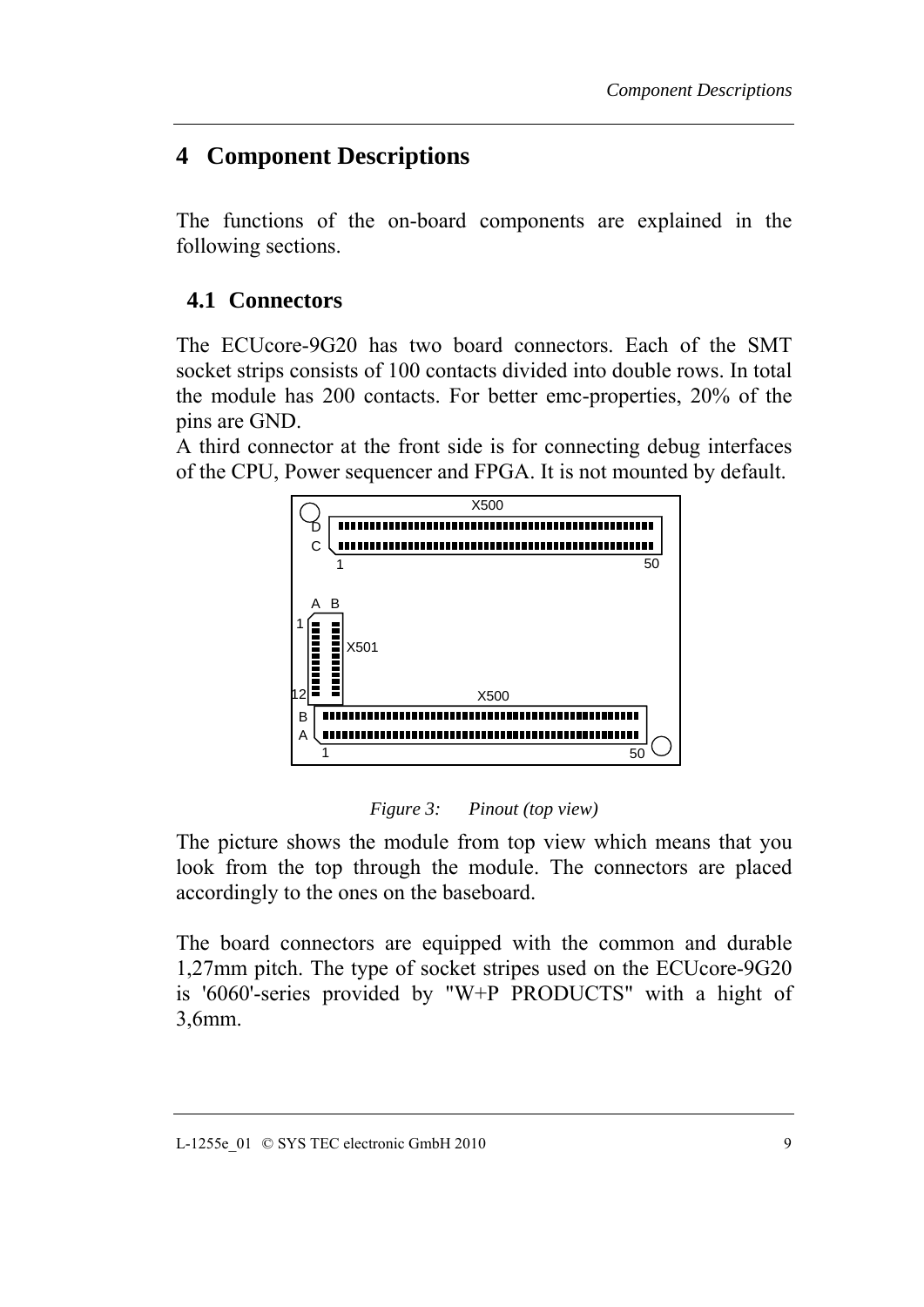The series matches (e.g.) with "W+P PRODUCTS" strip line series '7072' or '7073'. Please refer to the datasheet and their electrical specifications.

Connectors:

Module: W+P 6060-100-36-00-00-00-PPST (2x50pol. socked)) W+P 6060-024-36-00-00-00-PPST (2x12pol.) Baseboard: W+P 7072-100-10-00-10-PPST (2x50pol. header) W+P 7072-024-10-00-10-PPST (2x12pol.)

The following table defines the pinout.

| <b>Signal</b>    | Pin | Pin        | <b>Signal</b>                 |  | <b>Signal</b>    | Pin             | Pin             | <b>Signal</b>               |
|------------------|-----|------------|-------------------------------|--|------------------|-----------------|-----------------|-----------------------------|
| <b>GND</b>       | A01 | <b>B01</b> | <b>GND</b>                    |  | <b>GND</b>       | CO <sub>1</sub> | D <sub>01</sub> | +2V5 EPHY                   |
| /BOOT            | A02 | <b>B02</b> | /MR                           |  | ETHO TX-         | CO <sub>2</sub> | D02             | <b>GND</b>                  |
| <b>WKUP</b>      | A03 | <b>B03</b> | /RESET                        |  | ETH0_TX+         | CO <sub>3</sub> | D <sub>03</sub> | ETH_SPEED                   |
| <b>SHDN</b>      | A04 | <b>B04</b> | /PFI                          |  | ETH0 RX+         | C <sub>04</sub> | D <sub>04</sub> | ETH LINK/ACT                |
| <b>BMS</b>       | A05 | <b>B05</b> | <b>WDI</b>                    |  | ETH0_RX-         | CO <sub>5</sub> | D <sub>05</sub> | <b>GND</b>                  |
| GND              | A06 | <b>B06</b> | PS_IO                         |  | <b>GND</b>       | C <sub>06</sub> | D <sub>06</sub> | AD0                         |
| <b>DRXD</b>      | A07 | <b>B07</b> | <b>GND</b>                    |  | <b>ADTRG</b>     | CO7             | D07             | AD1                         |
| <b>DTXD</b>      | A08 | <b>B08</b> | RTS0                          |  | <b>ADVREF</b>    | CO8             | D <sub>08</sub> | AD2                         |
| DSR <sub>0</sub> | A09 | <b>B09</b> | CTS0                          |  | <b>GND</b>       | C <sub>09</sub> | D <sub>09</sub> | GND                         |
| DTR <sub>0</sub> | A10 | <b>B10</b> | RTS1                          |  | SD MCDA0         | C10             | D <sub>10</sub> | SD MCDB0                    |
| DCD <sub>0</sub> | A11 | <b>B11</b> | CTS1                          |  | SD MCDA1         | C11             | D11             | SD MCDB1                    |
| <b>GND</b>       | A12 | <b>B12</b> | <b>GND</b>                    |  | SD MCDA2         | C12             | D12             | SD MCDB2                    |
| TXD <sub>0</sub> | A13 | <b>B13</b> | TXD1                          |  | SD MCDA3         | C13             | D13             | SD MCDB3                    |
| RXD0             | A14 | <b>B14</b> | RXD1                          |  | SD MCCK          | C14             | D14             | SD MCCDA                    |
| TXD <sub>2</sub> | A15 | <b>B15</b> | TXD3                          |  | <b>GND</b>       | C15             | D15             | <b>SD_MCCDB</b>             |
| RXD <sub>2</sub> | A16 | <b>B16</b> | RXD3                          |  | SCK <sub>0</sub> | C16             | D <sub>16</sub> | <b>GND</b>                  |
| <b>GND</b>       | A17 | <b>B17</b> | TXD5                          |  | SCK1             | C17             | D17             | TIOA1                       |
| USB_HDPA         | A18 | <b>B18</b> | RXD5                          |  | SCK <sub>2</sub> | C18             | D18             | TIOB1                       |
| <b>USB HDMA</b>  | A19 | <b>B19</b> | $\operatorname{GND}$          |  | PCK1             | C19             | D19             | TIOA2                       |
| USB_HDPB         | A20 | <b>B20</b> | USB_DDP                       |  | RK <sub>0</sub>  | C20             | D20             | TIOB <sub>2</sub>           |
| <b>USB HDMB</b>  | A21 | <b>B21</b> | <b>USB_DDM</b>                |  | TK <sub>0</sub>  | C21             | D21             | T <sub>D</sub> <sub>0</sub> |
| <b>GND</b>       | A22 | <b>B22</b> | <b>GND</b>                    |  | RF <sub>0</sub>  | C22             | D22             | RD0                         |
| I2C DATA         | A23 | <b>B23</b> | CAN_TXD                       |  | TF <sub>0</sub>  | C <sub>23</sub> | D23             | <b>GND</b>                  |
| I2C CLK          | A24 | <b>B24</b> | CAN RXD                       |  | <b>GND</b>       | C <sub>24</sub> | D24             | FPGA_IO0                    |
| <b>GND</b>       | A25 | <b>B25</b> | CAN VCC                       |  | FPGA IO1         | C <sub>25</sub> | D25             | FPGA_IO2                    |
| FPGA IO44        | A26 | <b>B26</b> | <b>GND</b>                    |  | FPGA IO3         | C <sub>26</sub> | D <sub>26</sub> | FPGA IO4                    |
| FPGA_IO46        | A27 | <b>B27</b> | FPGA_IO45                     |  | FPGA_IO5         | C27             | D27             | FPGA_IO6                    |
| FPGA IO48        | A28 | <b>B28</b> | FPGA_IO47                     |  | FPGA IO7         | C28             | D <sub>28</sub> | <b>GND</b>                  |
| FPGA IO50        | A29 | <b>B29</b> | <b>FPGA 1049</b>              |  | <b>GND</b>       | C29             | D29             | FPGA IO8                    |
| FPGA IO52        | A30 | <b>B30</b> | $\overline{\text{FPGA}}$ IO51 |  | FPGA_IO9         | C30             | D30             | FPGA IO10                   |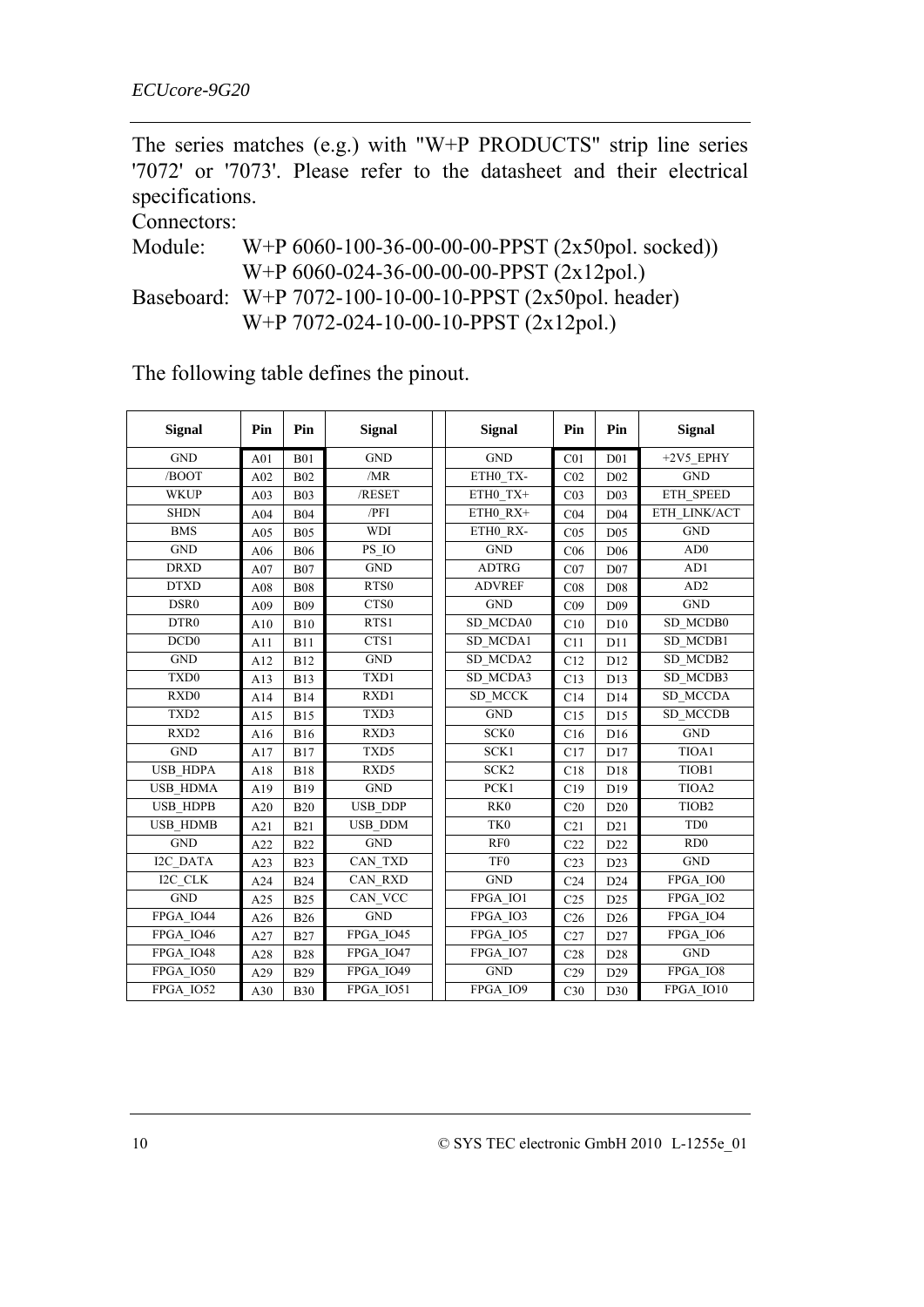<span id="page-16-0"></span>

| <b>Signal</b>    | Pin | Pin        | <b>Signal</b>    |  | <b>Signal</b>    | Pin             | Pin | <b>Signal</b>                 |
|------------------|-----|------------|------------------|--|------------------|-----------------|-----|-------------------------------|
| <b>GND</b>       | A31 | <b>B31</b> | FPGA IO53        |  | FPGA IO11        | C31             | D31 | FPGA IO12                     |
| FPGA IO54        | A32 | <b>B32</b> | <b>GND</b>       |  | FPGA IO13        | C32             | D32 | FPGA_IO14                     |
| <b>FPGA IO56</b> | A33 | <b>B33</b> | FPGA IO55        |  | FPGA IO15        | C <sub>33</sub> | D33 | <b>GND</b>                    |
| FPGA IO58        | A34 | <b>B34</b> | FPGA IO57        |  | FPGA IO17        | C <sub>34</sub> | D34 | FPGA IO16                     |
| FPGA IO60        | A35 | <b>B35</b> | <b>FPGA_IO59</b> |  | <b>GND</b>       | C <sub>35</sub> | D35 | FPGA_IO18                     |
| FPGA IO62        | A36 | <b>B36</b> | FPGA_IO61        |  | FPGA IO19        | C <sub>36</sub> | D36 | FPGA_IO20                     |
| <b>GND</b>       | A37 | <b>B37</b> | FPGA IO63        |  | FPGA IO21        | C37             | D37 | FPGA IO22                     |
| FPGA IO64        | A38 | <b>B38</b> | <b>GND</b>       |  | FPGA IO23        | C38             | D38 | FPGA IO24                     |
| FPGA IO66        | A39 | <b>B39</b> | FPGA IO65        |  | FPGA_IO25        | C39             | D39 | <b>GND</b>                    |
| FPGA IO68        | A40 | <b>B40</b> | FPGA IO67        |  | FPGA IO27        | C40             | D40 | FPGA IO26                     |
| FPGA IO70        | A41 | <b>B41</b> | <b>FPGA_IO69</b> |  | <b>GND</b>       | C <sub>41</sub> | D41 | FPGA IO28                     |
| FPGA IO72        | A42 | <b>B42</b> | FPGA IO71        |  | FPGA IO29        | C42             | D42 | FPGA IO30                     |
| <b>GND</b>       | A43 | <b>B43</b> | FPGA IO73        |  | FPGA IO31        | C <sub>43</sub> | D43 | FPGA IO32                     |
| FPGA_IO74        | A44 | <b>B44</b> | <b>GND</b>       |  | FPGA_IO33        | C44             | D44 | $\overline{\text{FPGA}}$ IO34 |
| FPGA IO76        | A45 | <b>B45</b> | FPGA IO75        |  | <b>FPGA IO35</b> | C45             | D45 | <b>GND</b>                    |
| FPGA IO78        | A46 | <b>B46</b> | FPGA IO77        |  | FPGA IO37        | C46             | D46 | <b>FPGA IO36</b>              |
| FPGA_IO80        | A47 | <b>B47</b> | <b>FPGA_IO79</b> |  | <b>GND</b>       | C47             | D47 | FPGA_IO38                     |
| <b>VBAT</b>      | A48 | <b>B48</b> | FPGA_IO81        |  | <b>FPGA IO39</b> | C48             | D48 | FPGA_IO40                     |
| <b>GND</b>       | A49 | <b>B49</b> | <b>GND</b>       |  | FPGA IO41        | C49             | D49 | FPGA IO42                     |
| $+3V3$           | A50 | <b>B50</b> | $+3V3$           |  | FPGA_IO43        | C50             | D50 | <b>GND</b>                    |

#### *Table 1: Pinout connector X500*

#### Pin function:

| Name                                                                                 | Function                                                              |  |  |  |
|--------------------------------------------------------------------------------------|-----------------------------------------------------------------------|--|--|--|
| /BOOT                                                                                | for selecting software-boot-sequence going till uboot or linux image  |  |  |  |
| /MR                                                                                  | manual reset input of module                                          |  |  |  |
| /RESET                                                                               | reset output signal of reset-ic and CPU                               |  |  |  |
| /PFI                                                                                 | Power fail input for watching external power supply                   |  |  |  |
| <b>WDI</b>                                                                           | watchdog input                                                        |  |  |  |
| <b>WKUP</b>                                                                          | wakeup-pin for leaving shutdown mode                                  |  |  |  |
| <b>SHDN</b>                                                                          | shutdown-output for signaling shutdown mode                           |  |  |  |
| <b>BMS</b>                                                                           | boot mode select of CPU boot from NOR-Flash or USB                    |  |  |  |
| PS IO                                                                                | Power sequencer IO-Pin (not yet used)                                 |  |  |  |
| DRXD, DTXD                                                                           | Debug UART (LV-TTL-level)                                             |  |  |  |
| TXD <sub>0</sub> .<br>DSR <sub>0</sub> .<br>DTR <sub>0</sub> .<br>RXD <sub>0</sub> . | USART 0 with handshake signals                                        |  |  |  |
| RTS0, CTS0, DCD0, SCK0                                                               |                                                                       |  |  |  |
| TXD1,2,3,5; RXD1,2,3,5; SCK1,2                                                       | USART 1,2 and UART 3,5                                                |  |  |  |
| <b>USB HDxx</b>                                                                      | 2 channel USB-Host                                                    |  |  |  |
| USB DDP, DDM                                                                         | <b>USB-Device</b>                                                     |  |  |  |
| I2C DATA, I2C CLK                                                                    | two wire interface                                                    |  |  |  |
| CAN TXD, CAN RXD, CAN VCC                                                            | CAN (5V-TTL-Level) with 5V-supply for external CAN-Driver             |  |  |  |
| <b>VBAT</b>                                                                          | backup battery input (3,3V) for RTC                                   |  |  |  |
| ETH0 TX-, TX+, RX-, RX+; +2V5 EPHY                                                   | Ethernet-interface with reference voltage                             |  |  |  |
| AD0, 1, 2; ADTRG, ADVREF                                                             | analog digital converter inputs and reference-voltage input $(03,3V)$ |  |  |  |
| <b>SD MCxxx</b>                                                                      | 2 channel SD-card / MM-Card interface                                 |  |  |  |
| PCK1                                                                                 | programmable clock output                                             |  |  |  |
| <b>TIOxx</b>                                                                         | Timer Input/Output                                                    |  |  |  |
| RK0, TK0, RF0, TF0, RD0, TD0,                                                        | synchronous serial interface                                          |  |  |  |
| FPGA IOxx                                                                            | general purpose FPGA-IO's (can used as AD-Bus, SPI, IO's, Timer,      |  |  |  |
|                                                                                      | Counter or any other digital function)                                |  |  |  |
| $+3V3$                                                                               | 3,3V-supply (about 1A)                                                |  |  |  |
| <b>GND</b>                                                                           | Signal ground                                                         |  |  |  |

*Table 2: Signal description connector X500* 

L-1255e\_01 © SYS TEC electronic GmbH 2010 11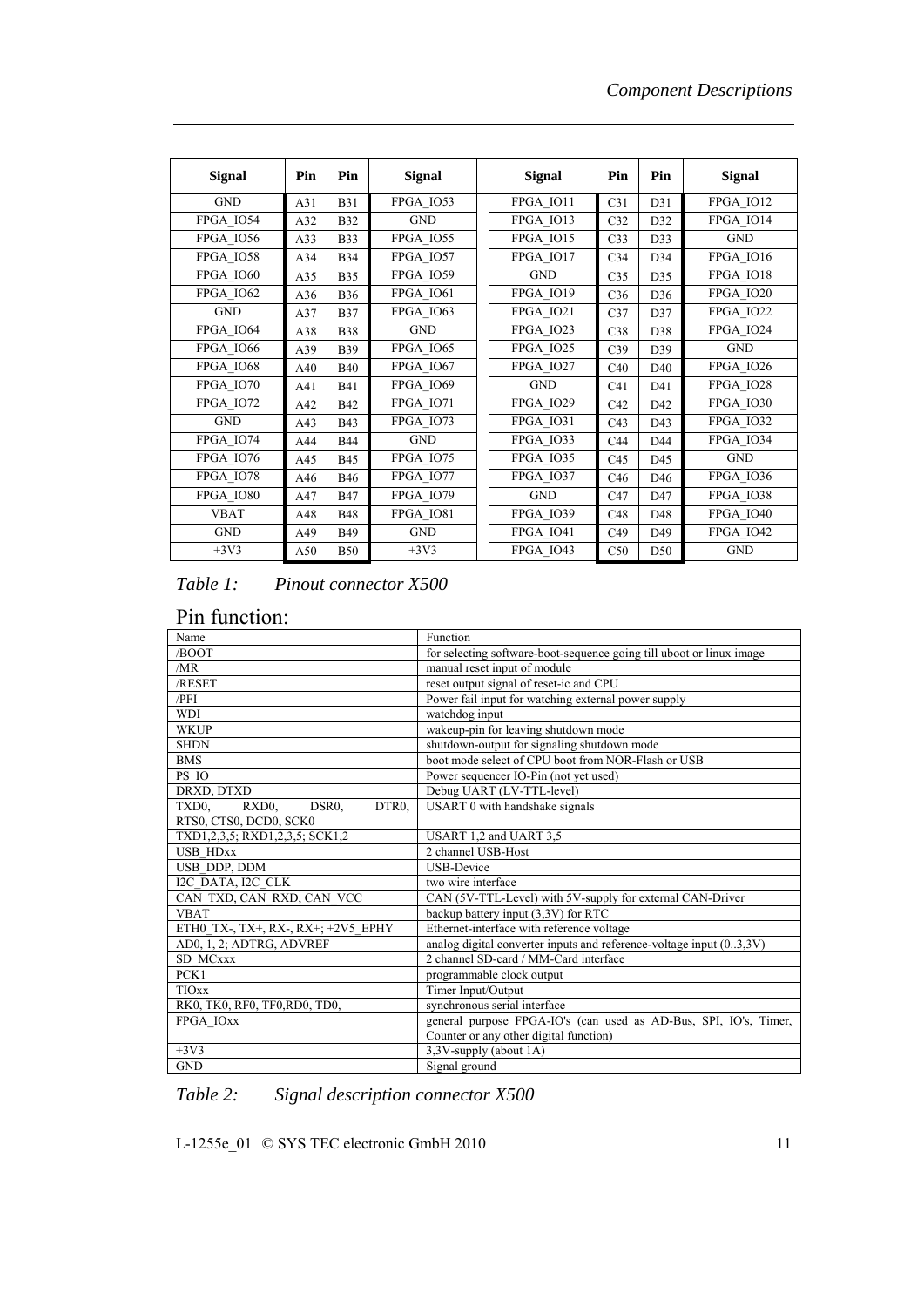|                 |     |                | - 1              |
|-----------------|-----|----------------|------------------|
| Signal          | Pin | Pin            | Signal           |
| $+3V3$          | 1   | $\overline{c}$ | /RESET           |
| /JTAGSEL        | 3   | 4              | GND              |
| <b>ARM TDI</b>  | 5   | 6              | <b>ARM TDO</b>   |
| <b>ARM TCK</b>  | 7   | 8              | <b>ARM TMS</b>   |
| <b>GND</b>      | 9   | 10             | <b>ARM /NRST</b> |
| <b>ARM RTCK</b> | 11  | 12             | <b>DRXD</b>      |
| <b>DTXD</b>     | 13  | 14             | <b>GND</b>       |
| <b>FPGA TDI</b> | 15  | 16             | FPGA TDO         |
| FPGA TCK        | 17  | 18             | FPGA_TMS         |
| <b>GND</b>      | 19  | 20             | PWR TDI          |
| PWR TDI         | 21  | 22             | PWR TCK          |
| <b>PWR TCK</b>  | 23  | 24             | <b>GND</b>       |
|                 |     |                |                  |

<span id="page-17-0"></span>Connector X501 (not mounted in series)

*Table 3: Pinout connector X501* 

#### Pin function:

All JTAG pins for debugging and programming the CPU, FPGA and Power sequencer.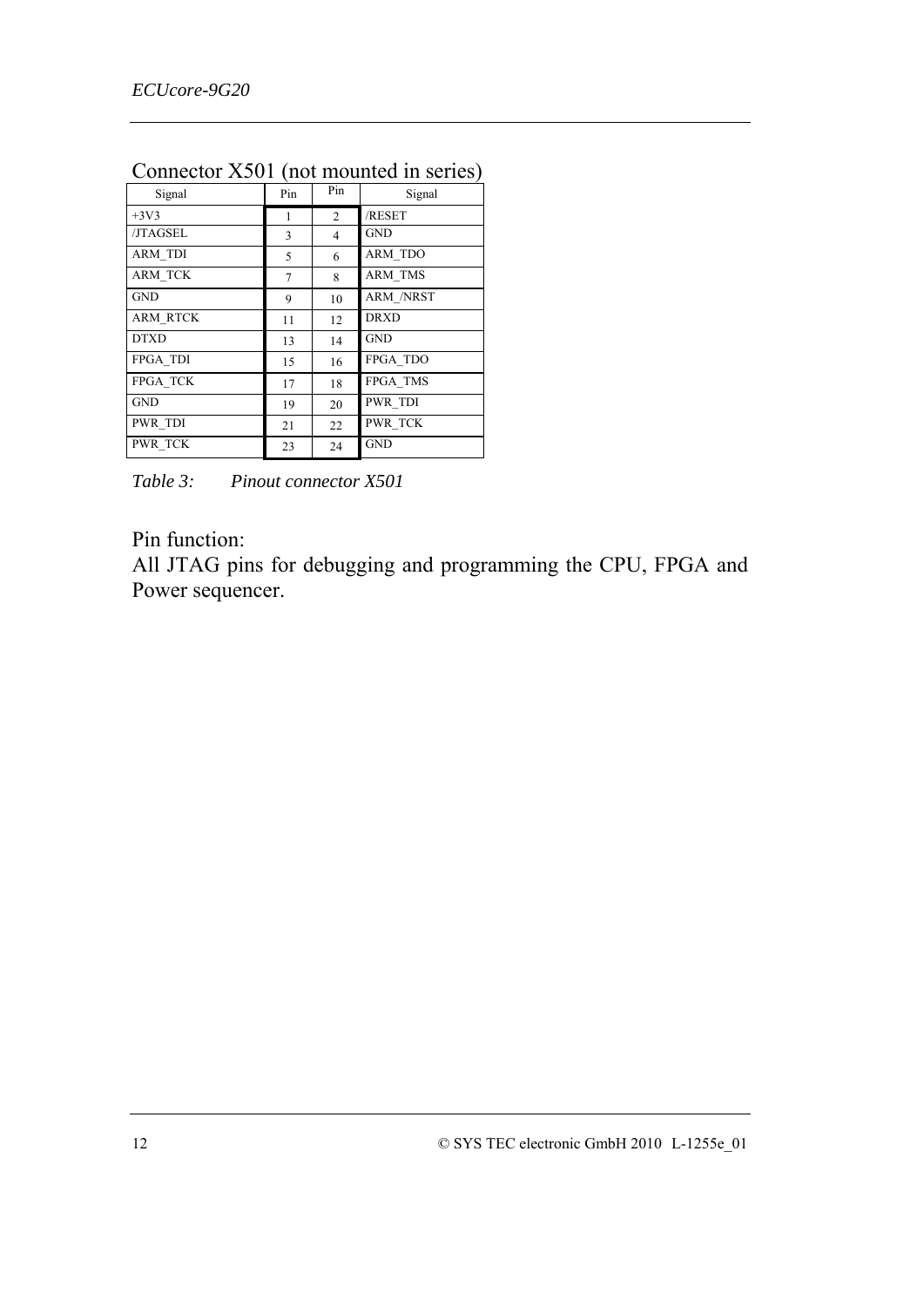#### <span id="page-18-0"></span>**4.2 Jumper and Switch Configuration**

The jumper selects the reference voltage for the internal ADC. By default, the jumper is configured for a functionality of the ADC without external components. Change positions only if you really need a higher accuracy or other reference level in your application! The following figure shows the positions of jumper and switch S1 which are placed on the top-side of the module.



*Figure 4: Jumper positions PCB 4258.0 (PLD)* 

The function of S1 depends on the application. Please refer to the software manual for further information.

The following table lists each solder jumper and its function on the ECUcore-9G20.

| <b>Jumper</b> | <b>Jumper Pad</b> | <b>Signal</b> | <b>Function</b>                                                            |
|---------------|-------------------|---------------|----------------------------------------------------------------------------|
| <b>Switch</b> | <b>Setting</b>    |               |                                                                            |
| J403          | $1-2$ (default)   | <b>ADVREF</b> | ADVREF is connected to $+3.3V$ supply                                      |
|               | $2 - 3$           |               | ADVREF is connected to socked stripe X500/C8                               |
| S1/1          | on                | /BOOT         | application defined<br>default: software starts only till bootloader uboot |
|               | off               |               | software starts till linux                                                 |
|               | on                | /BMS          | cpu starts from internal rom (atmel bootloader)                            |
| S1/2          | off               |               | cpu starts from external flash (uboot, Linux)                              |

*Table 4: Overview of the Solder Jumper and Switch*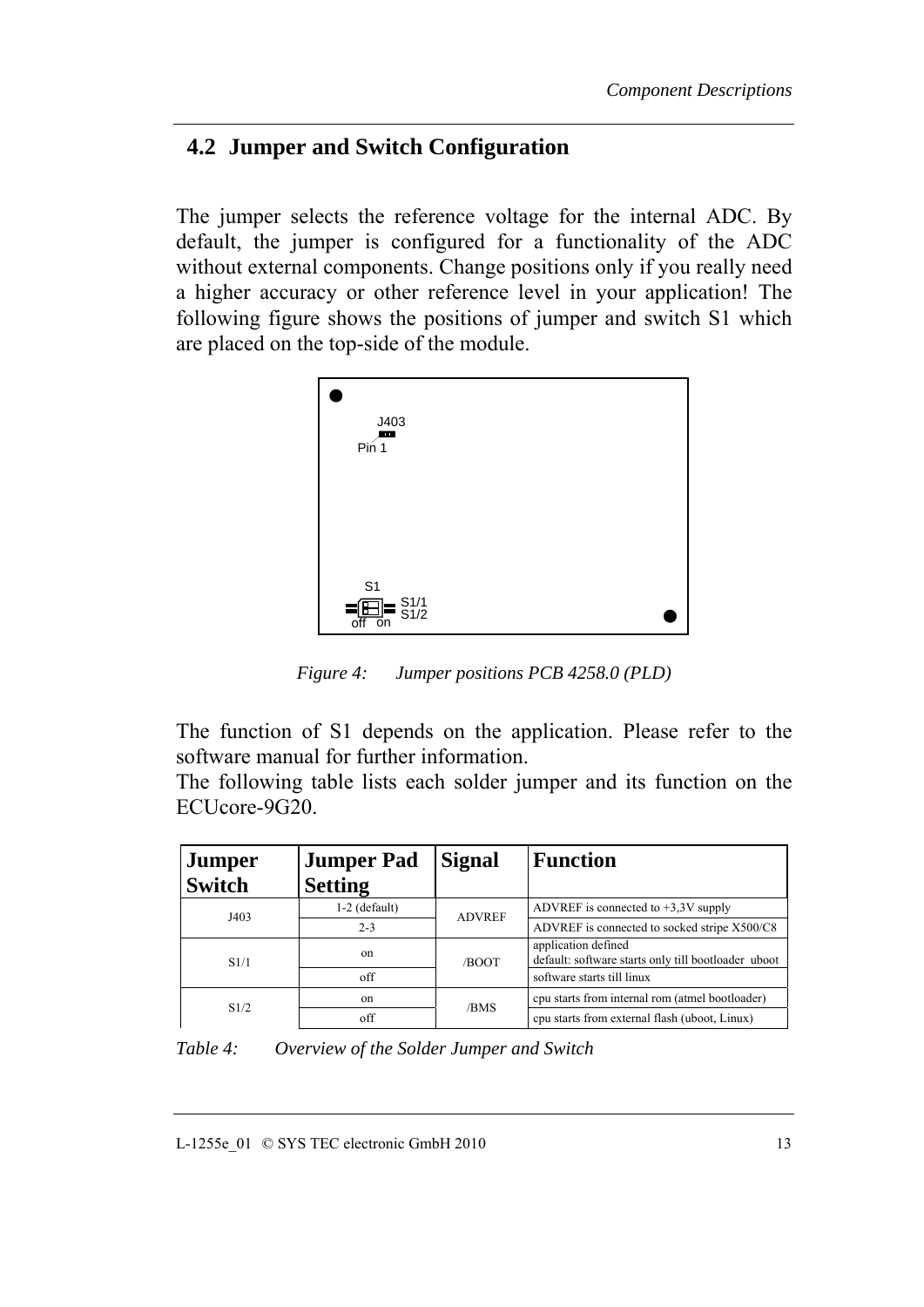#### <span id="page-19-0"></span>**4.3 Power Supply**

The ECUcore-9G20 must be supplied with an input voltage of +3.3VDC. The typical current consumption is approximately 400mA.

The 3,3V directly supplies:

- AT91SAM9G20 IO voltage
- FPGA IO voltage
- Flash, RAM
- RTC, Temperature sensor
- FPGA configuration device
- Power sequencer

So be careful and provide a good voltage with low tolerance and low ripple. See "Technical Data" for detailed information.

The onboard switching regulators generate all other needed voltage which is:

- 1V for SAM9G20 core voltage
- 1,2V for FPGA core supply
- 5V for CAN controller

The power up ramp for FPGA should be faster than 10ms.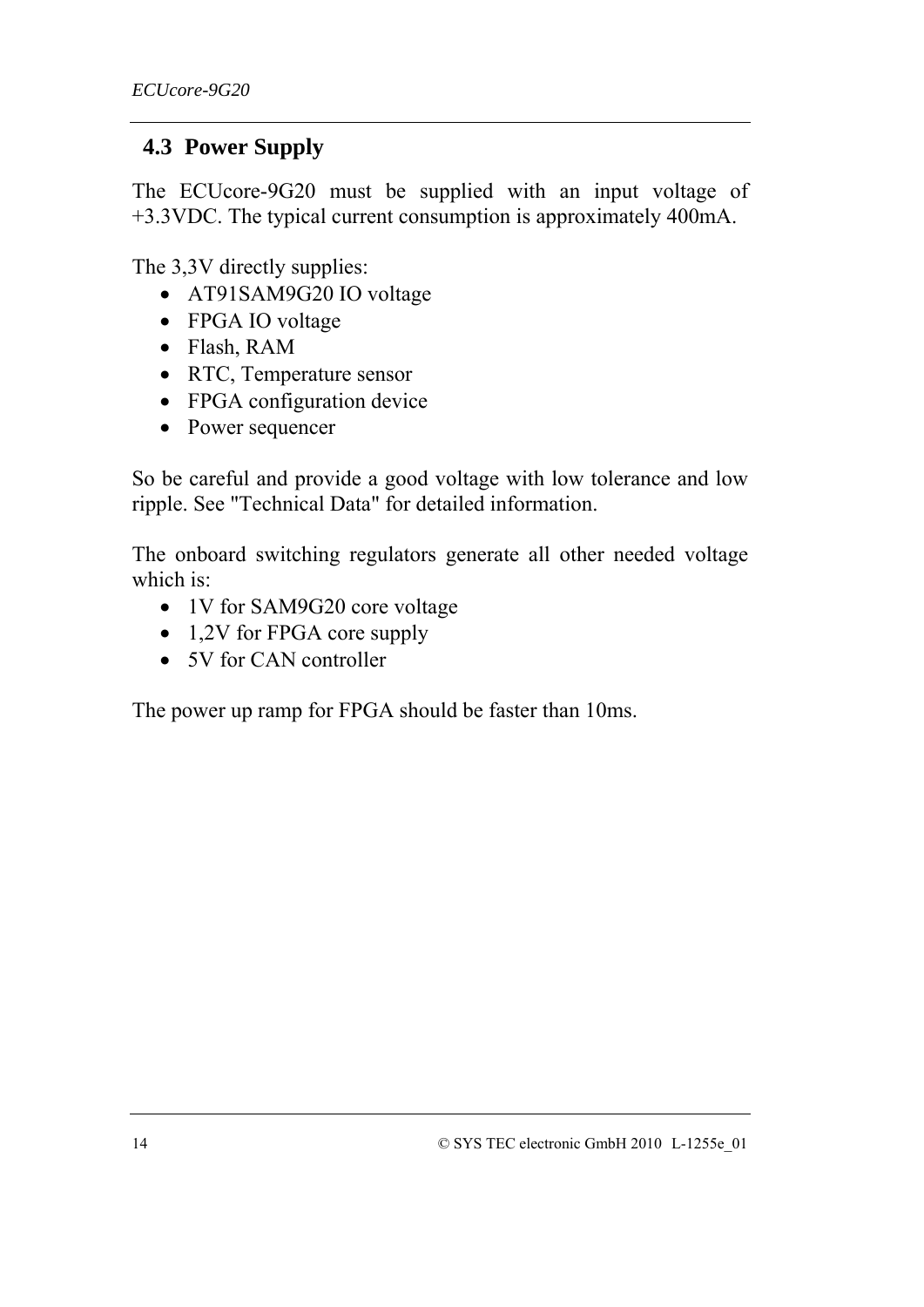#### <span id="page-20-0"></span>**4.4 Power Sequencer**

Functions of the Power sequencer:

- watching all voltages and reset the module if a voltage is too low
- if the FPGA is equipped with decryption unit, the FPGA IO and core voltage must be switched according to the power up sequence required by Lattice
- watchdog to be used by the application
- analog power fail input and interrupt output
- manual reset input and stretched reset output

| $\mathbf{v}$ atoming $\mathbf{v}$ or $\mathbf{u}$ |           |  |  |  |  |  |
|---------------------------------------------------|-----------|--|--|--|--|--|
| Voltage                                           | Min Level |  |  |  |  |  |
| 3.3V                                              | 3.1V      |  |  |  |  |  |
|                                                   | 0,95V     |  |  |  |  |  |
| 1.2v                                              | 1,1V      |  |  |  |  |  |
|                                                   | 4,73V     |  |  |  |  |  |

a) Watching voltages

b) Power up sequence for FPGA

Lattice recommends that the core supply of FPGA should reach its minimum earlier than the IO voltage at power up sequence. So the power sequencer first switches the core voltage and then the IO voltage.

c) Watchdog

The implemented watchdog has a timeout limit of 1,6s. It starts with the first triggering and the watchdog timer is reset by the rising edge of the trigger input. Then it should be retriggered in a faster cycle time than 1,6s. The only way to stop the watchdog is the manual reset or repower-up of the system.

The Trigger-Pin 'WDI' is connected to the socket stripe X500/B5 with 10k pulldown to GND. Any ECUcore pin can be connected externally to WDI. On the baseboard, the ECUcore pin is connected to the FPGA pin FPGA\_IO3 at X500/C26.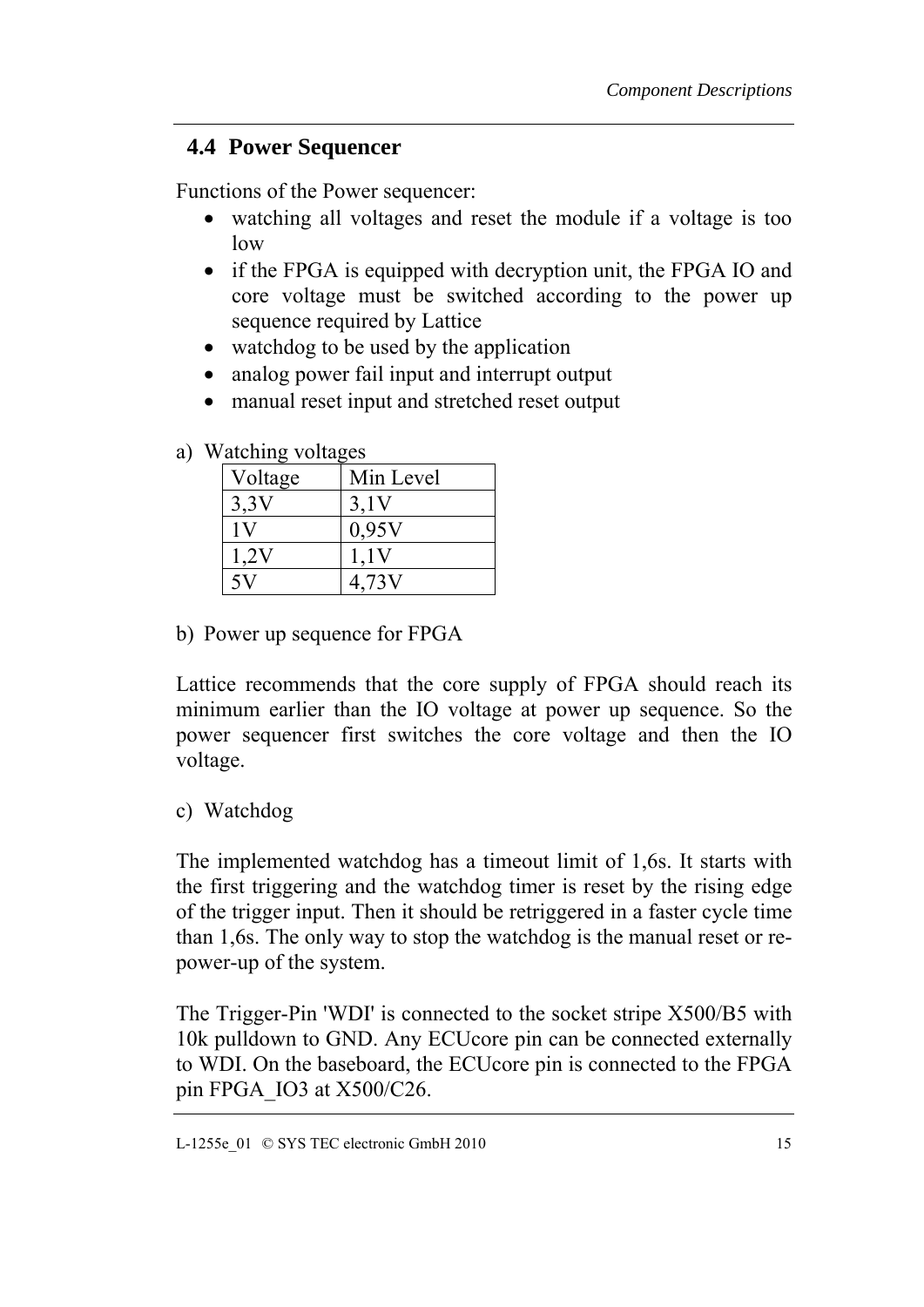<span id="page-21-0"></span>To control the FPGA pins, the default configuration maps all FPGA pins to the FPGA-register.

d) Power fail

The power fail input of the Power sequencer is connected to the socket stripe pin X500/B04.



*Figure 5: /PFI circuit* 

If the voltage at /PFI falls below 3,095V, the /PFI\_INT switches to low.

With the 4,7k Resistor, an external digital signal can be used. This can be the power good output (e.g. open collector output) of a power supply.

The /PFI voltage can be analog (range 0..3,3V) too. But in levelcalculation note the 4,7k to 3,3V!

e) Manual Reset

The manual reset (/MR) is connected to X500/B02 with 10k pullup to 3,3V. A reset occurs if the manual reset is switched to GND.

If a reset occurs, the core voltage supply is switched off for 50ms. This implies that the AT91SAM9G20 sets its reset out pin (/Reset) to low and also resets all other onboard components (FPGA, Ethernet PHY, Flash, CAN controller). The reset out pin is connected to X500/B03.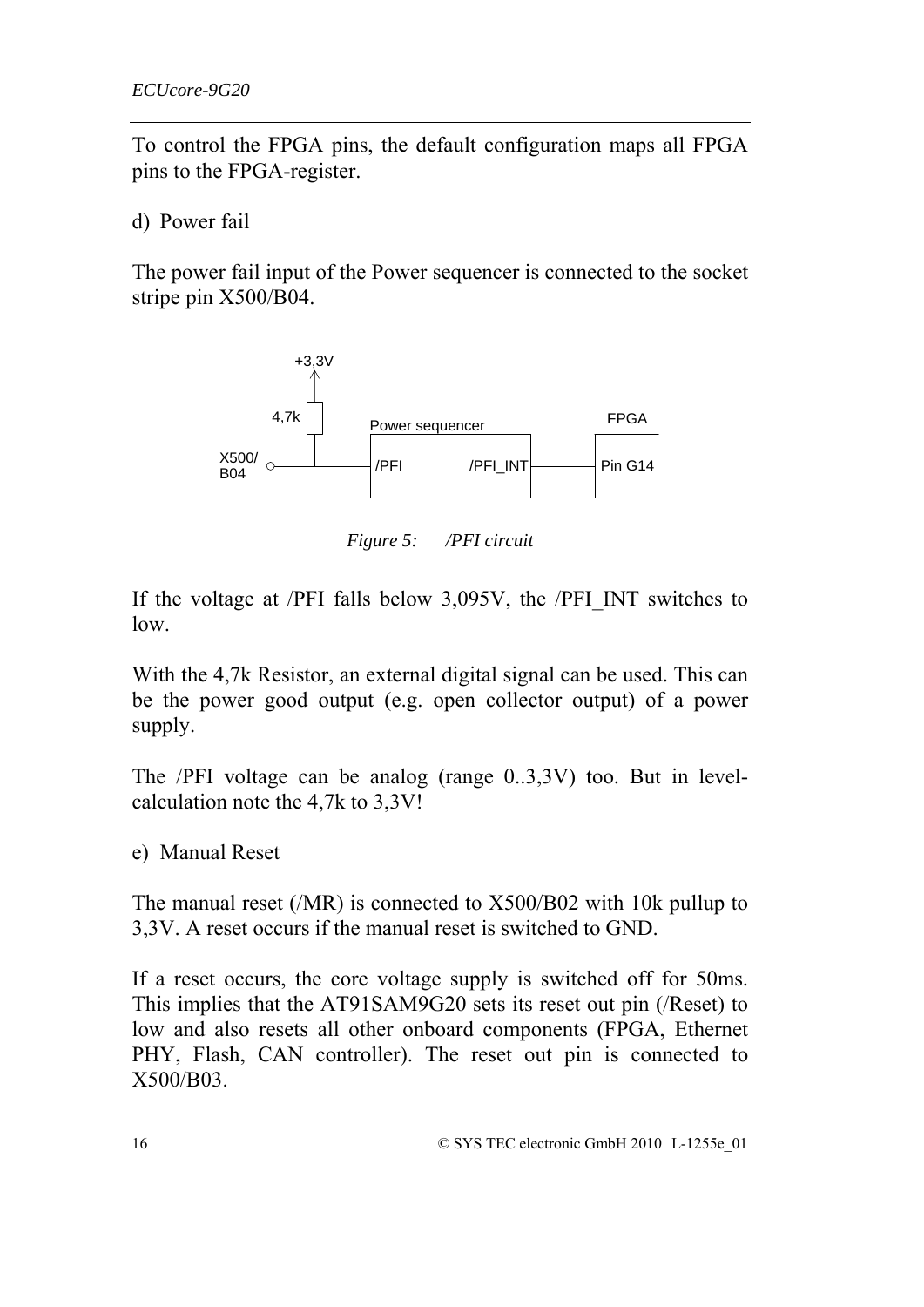#### <span id="page-22-0"></span>**4.5 Chip Configuration after Reset**

The start vector depends on the switch S1/2. If the switch is off (default), the CPU starts from the external Flash with the ubootbootloader.

AT91SAM9G20 starts with a startup configuration with fixed buswidth, busfrequency, timing and control signals. Changes are not possible via configuration pins.

If the switch S1/2 is on, the CPU starts from the internal ROM with the Atmel-bootloader. Then it checks the peripheral devices (serial Flash, SDcard) for executable code. If no valid application is found, SAM-BA Boot is executed afterwards. It waits for transactions either on the USB device, or on the DBGU serial port.

Both, main and slow clock crystals, are mounted. So a precise slow clock is available, needed for download via USB with SAM-BA. The slow clock mode is also possible for power saving applications.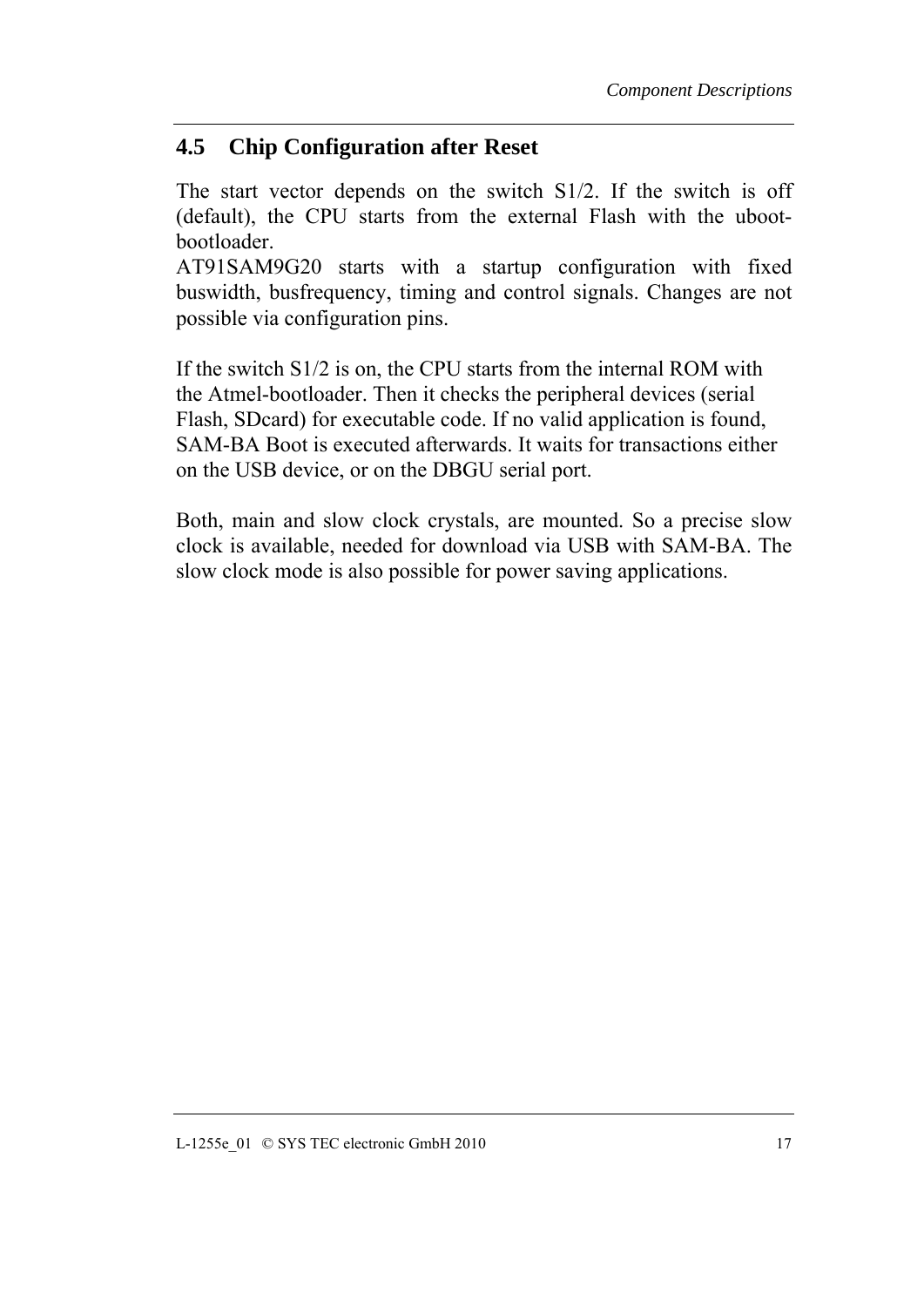#### <span id="page-23-0"></span>**4.6 SDRAM**

The AT91SAM9G20 has one external bus interface 32bit demultiplexed. This interface is shared by SDRAM, Flash and FPGA. It can be externally accessed at the socket stripe connector throughout the FPGA.

Two 16bit-Synchronous DRAMs are mounted and connected as one RAM with 32bit-buswith.

The RAM density by default is 2x16MiB, but layout provides RAM densities up to 2x64MiB.

By default, a RAM with 7,5ns cycle time for 133MHz busfrequency is mounted. It supports the PC133 bus mode of CPU.

# **4.7 NOR-Flash**

The board is equipped with NOR-Flash because it povides a higher security in terms of data retention compared to NAND-Flash. NAND-Flash works with bad sectors and this can be problematic when such a sector influences the boot-up routine of the module in early time. The module is designed for industrial applications with high requirements for safe operation.

The Flash (default: Spansion S29GL128P) is connected via a 16bit bus. It works with 25ns access time. The density by default is 16MiB. It is possible to use up to 64MiB; it is limited by the address range of the CPU.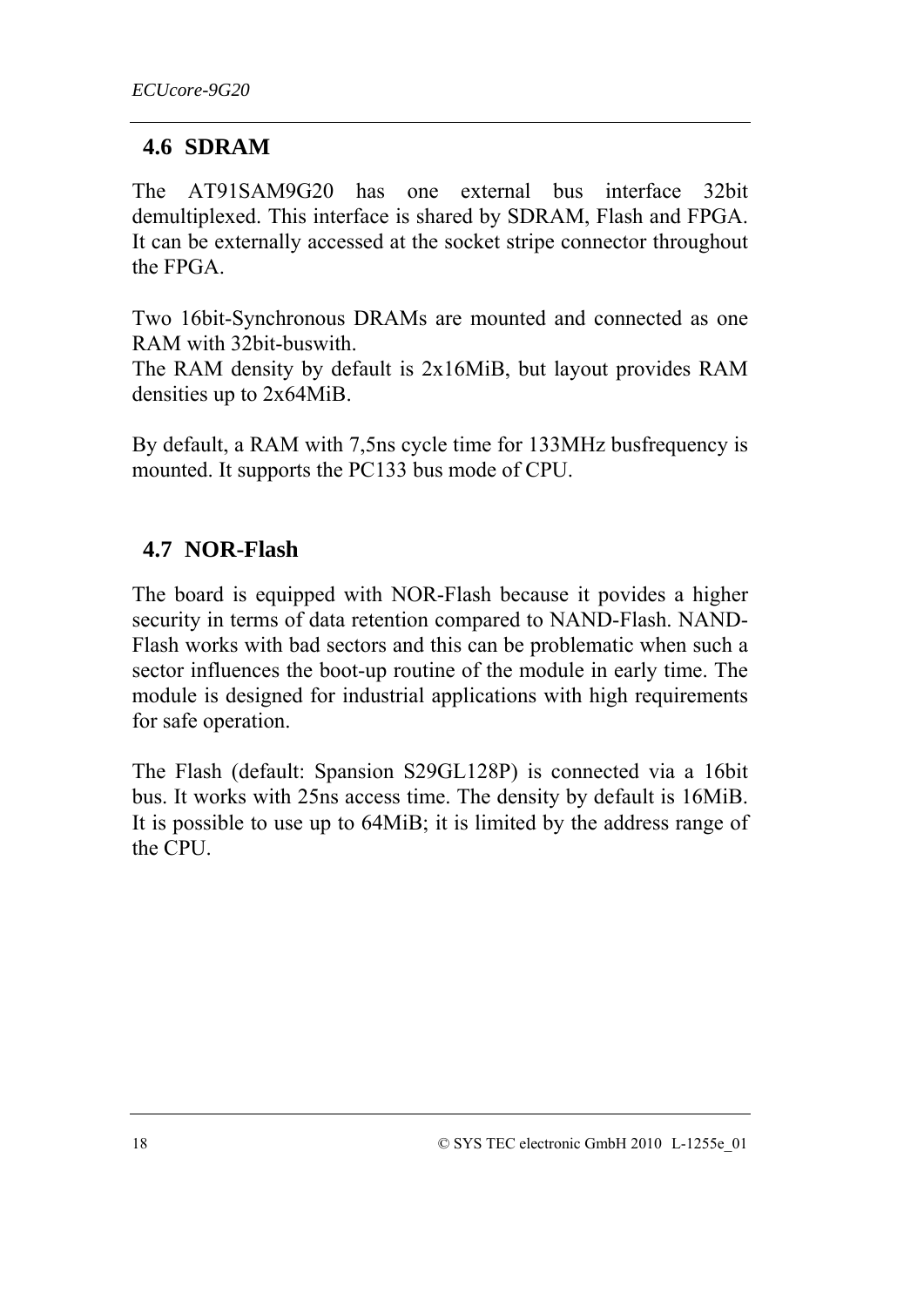#### <span id="page-24-0"></span>**4.8 FPGA**

The FPGA is used to provide more functionality. There are more IO pins and gates available in the FPGA for more flexibilty. This makes possible e.g. to realize 32bit counter inputs and pulse outputs. Also the FPGA multiplexes the A/D bus to operate with the SJA1000 CAN controller and channels the SPI bus and the A/D bus to the connector for more capabilities at control signals. This enables a high flexibility in using connector pins.

The complete external bus interface is connected to the FPGA, except for SDRAM-specific signals.

The scope of delivery of the ECUcore-9G20 includes the following FPGA features:

- general purpose IO expander
- all inputs are interrupt capable
- so a lot of onboard interrupts will be handled by FPGA, such as RTC, PFI, PHY, CAN
- bus multiplexing for CAN controller
- realizing the external bus interface at the socket stripe with separate CS-managing and eg. CS/Read-combination at single pin
- realizing the external SPI bus with separate /CS
- some pulse outputs and counter inputs with high speed and high resolution capabilities

More information about FPGA functionality is described in Manual "L-1244e 0x FPGA Manual ECUcore-9G20".

FPGA-JTAG-signals onboard are connected to AT91SAM9G20. So modules with Linux support programming the CPLD from the CPU without needing external programming devices for FPGA.

JTAG is not supported in series modules. X501 is not mounted. If JTAG is needed for programming or debugging the FPGA, X501 must be mounted. The FPGA\_x –signals are relevant for FPGA JTAG. No pullups or pulldowns are required, all mounted onboard.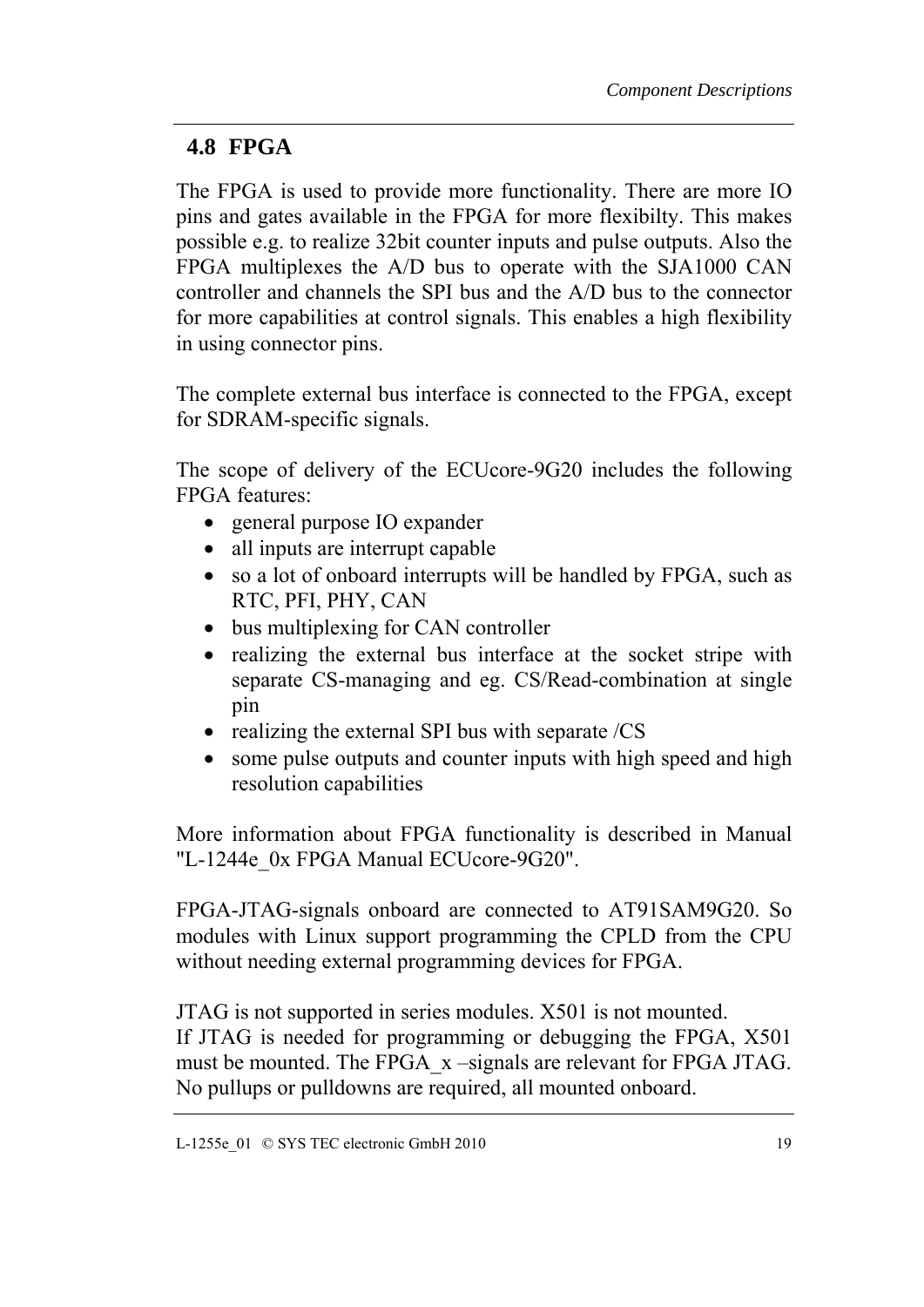| <b>Resistor</b>        | Signal                    |
|------------------------|---------------------------|
| pullup 10k             | PLD TDI, PLD TDO, PLD TMS |
| pulldown 10k   PLD TCK |                           |

The FPGA Lattice ECP2-6 "LFE2-6SE-6FN256I" with configuration device numonyx "M25P80-VMN6P" is used.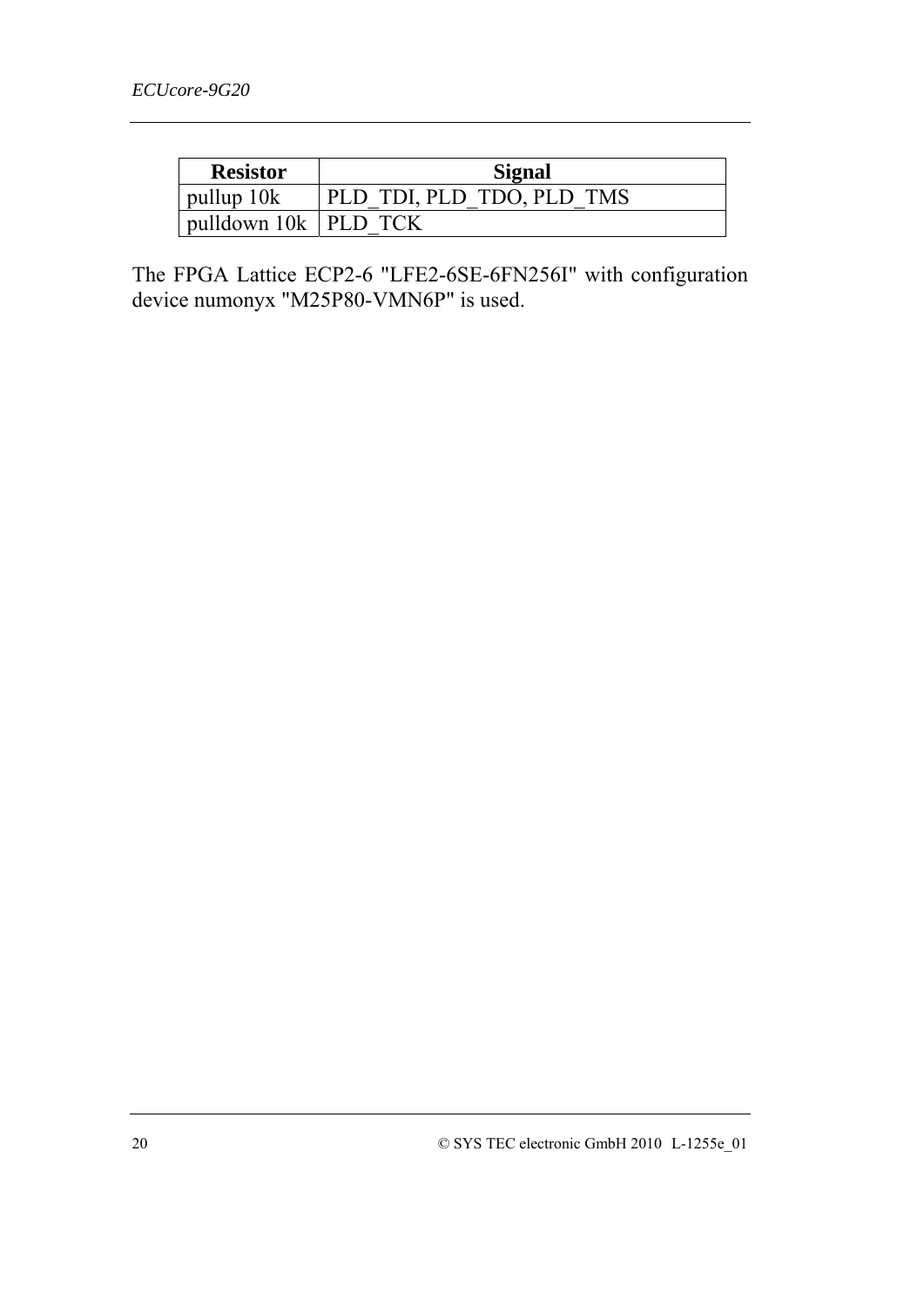### <span id="page-26-0"></span>**4.9 Ethernet Controller**

The AT91SAM9G20 supports one 10/100 Ethernet channel by an internal MAC with MII/RMII interface.

An onboard PHY chip KSZ8721BLI from Micrel realizes a 10/100 physical interface. The PHY is connected with the RMII interface of the CPU.

| Signal      | Description                                  |
|-------------|----------------------------------------------|
| Eth $0$ Tx+ | $Tx+$ from PHY                               |
| Eth0 Tx-    | Tx-from PHY                                  |
| Eth $0$ Rx+ | $Rx+$ from $PHY$                             |
| Eth0 Rx-    | Rx-from PHY                                  |
| 2V5 EPHY    | 2,5V PHY-Supply as reference for transformer |
| Link/Act    | output of PHY-LED0 lowactiv                  |
| Speed       | output of PHY-LED1 lowactiv                  |

Board connector signals are:

*Table 5: Ethernet signals* 

Connect Link/Act and Speed LED with a 270R series resistor, not directly!

The Speed LED is also a strapping pin means that this pin is read at reset. When the pin is open (or high with LED), the PHY is configured for 100MBbps Speed. If you need 10MBbps, place a 1k pulldown resistor to GND at this pin.



Tx and Rx Signals are pulled up with 49,9R to 2,5V-EPHY onboard. So you need only the transformer and connector as external components for communication.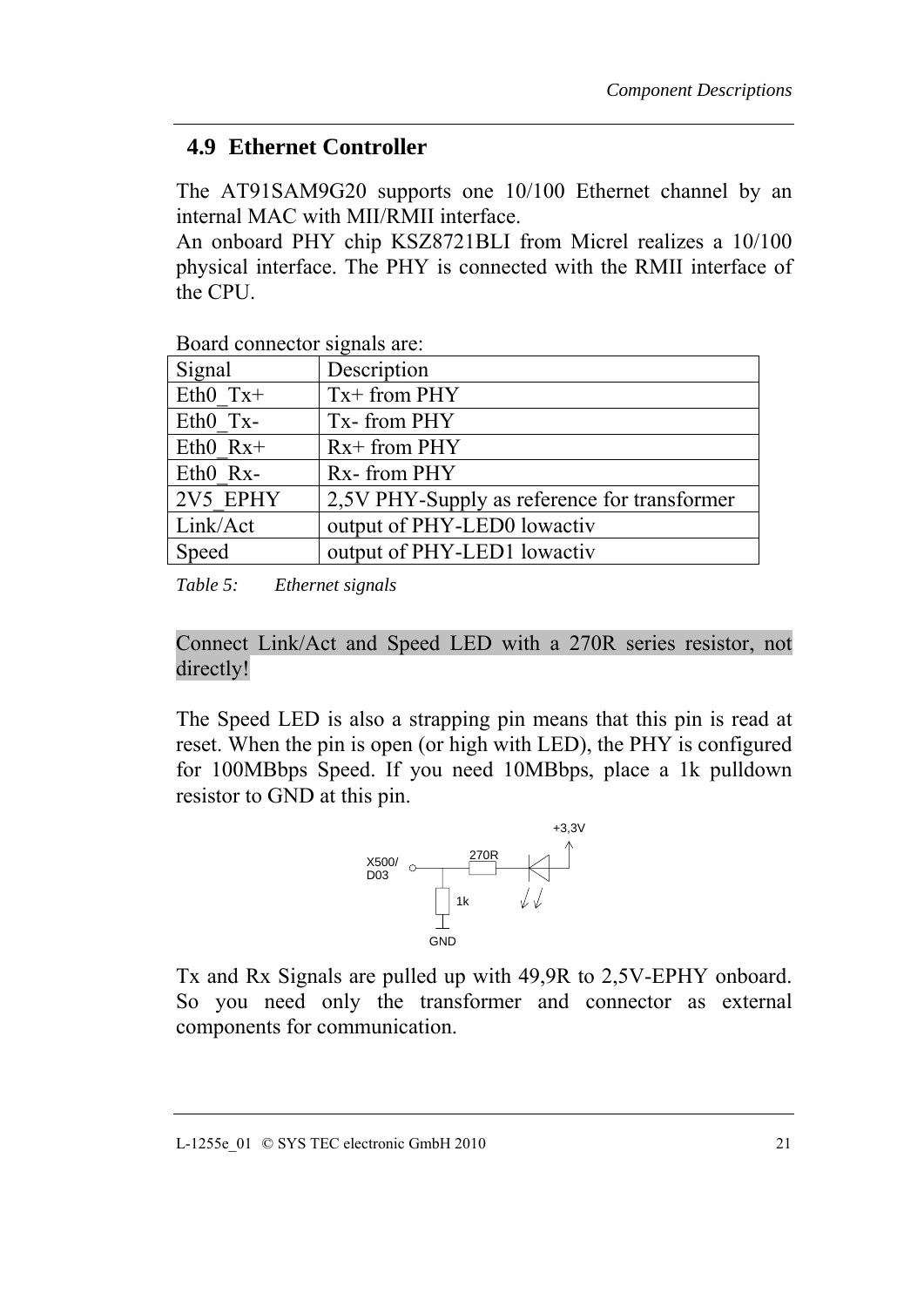<span id="page-27-0"></span>SYS TEC electronic has aquired a pool of these MAC addresses. The MAC address for the first Ethernet interface Eth0 is barcode-labelled and attached on the ECUcore-9G20.

#### **4.10I2C Module**

The ECUcore-9G20 features one I2C interface. This is a 2-wire serial bus used for communication with I2C devices. The bus is brought out via the board connector. The ECUcore-9G20 comes with two onboard I2C devices. Please refer to the table below.

| <b>I2C</b> device                      | <b>Address</b>      |
|----------------------------------------|---------------------|
| Real-Time-Clock Epson 8564JE<br>(U201) | 0xA2                |
| Temperature Sensor TI TMP101           | $0x90$ (default)    |
| U202                                   | $0x92$ upon request |

*Table 6: I2C Components* 

The I2C module defaults to GPIO after reset. The GPIO module must be configured to enable the peripheral function of the appropriate pins prior to configuring the I2C-Module.

#### **4.10.1Real Time Clock**

The ECUcore-9G20 is equipped with a Real time clock to manage real-time applications. The device offers functions such as calendar clock, alarm and timer. It also outputs pre-defined frequencies (32.768kHz, 1024Hz, 32Hz, 1Hz) via the CLKOUT pin.

RTC characteristics:

- Built-in crystal running at 32768Hz
- Programmable alarm, timer and interrupt functions
- Low power consumption:

| $\circ$ Bus active:              | $\leq$ 1 mA    |
|----------------------------------|----------------|
| o Bus inactive, CLKOUT inactive: | $\leq 1 \mu A$ |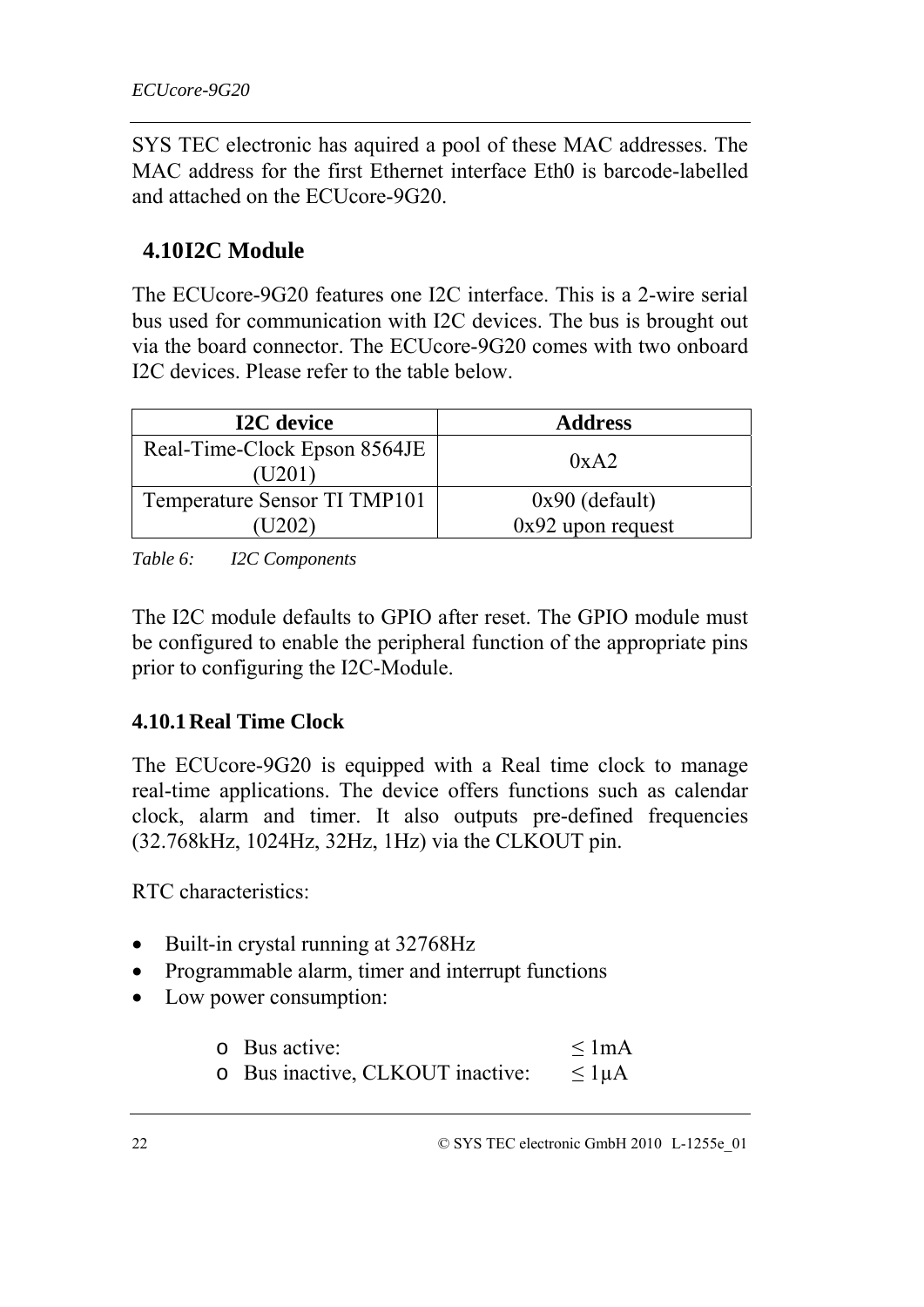The Real time clock is supplied with 3.3V DC. If the system voltage is off, a backup battery (connected at X500/A48) supplies the RTC.

Device address:

- 0xA2 when write mode
- 0xA3 when read mode

The pin CLKOE is connected to 3.3V DC. So the clock output can be enabled by setting the bit 'FE' in register 'Clock Out frequency' to 1.

CLKOUT and RTC\_INT are connected to FPGA and mapped into FPGA registers to be used by the application.

| Signal          | Pin at FPGA  |
|-----------------|--------------|
| <b>CLKOUT</b>   | FPGA Pin F15 |
| <b>/RTC INT</b> | FPGA Pin F14 |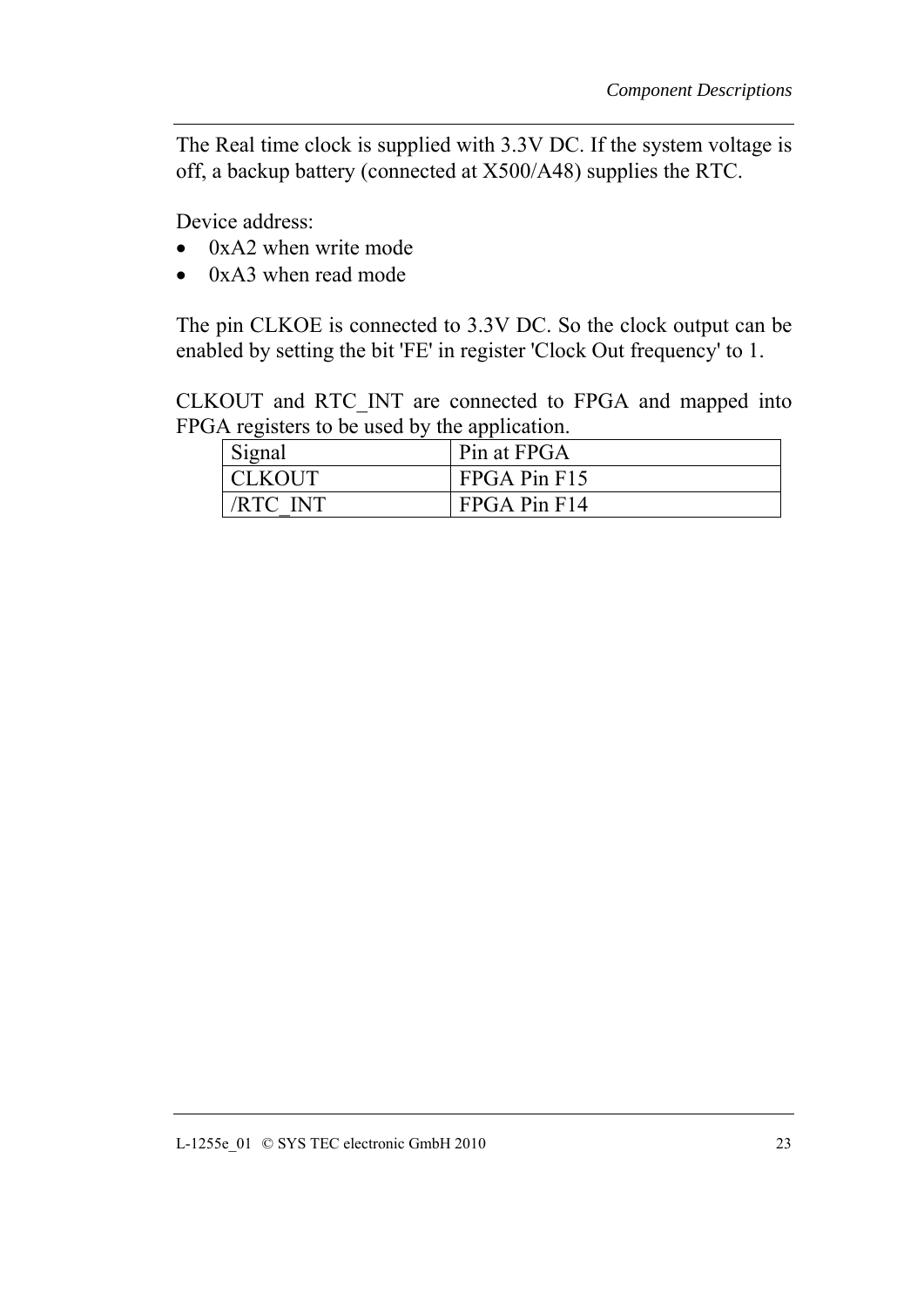#### <span id="page-29-0"></span>**4.10.2Temperature Sensor**

The ECUcore-9G20 features an optional Temperature sensor TMP101 to record ambient temperatures to, e.g, enable protection from overheating. The ECUcore-9G20 just provides the physical connection between the CPU and the sensor. The communication or any protective measures are software functions to be provided by the user application.

The address is adjustable by a resistor. The following table shows the various assembly options.

| <b>Resistor</b>                | ADD0 signal | <b>Address</b>    |
|--------------------------------|-------------|-------------------|
| equipped<br>(default)          | $0$ (GND)   | $1001000x = 0x90$ |
| not equipped<br>(upon request) | Float       | $1001001x = 0x92$ |

*Table 7: Temperature Sensor Address* 

Temperature sensor characteristics:

- Temperature resolution of 0.0625°C
- Temperature range of  $-55^{\circ}$ C to  $+125^{\circ}$ C
- Alert pin as interrupt source if temperature exceeds defined limits

The Alert-Pin is connected to FPGA Pin 11 and mapped to FPGA register to be used by the application.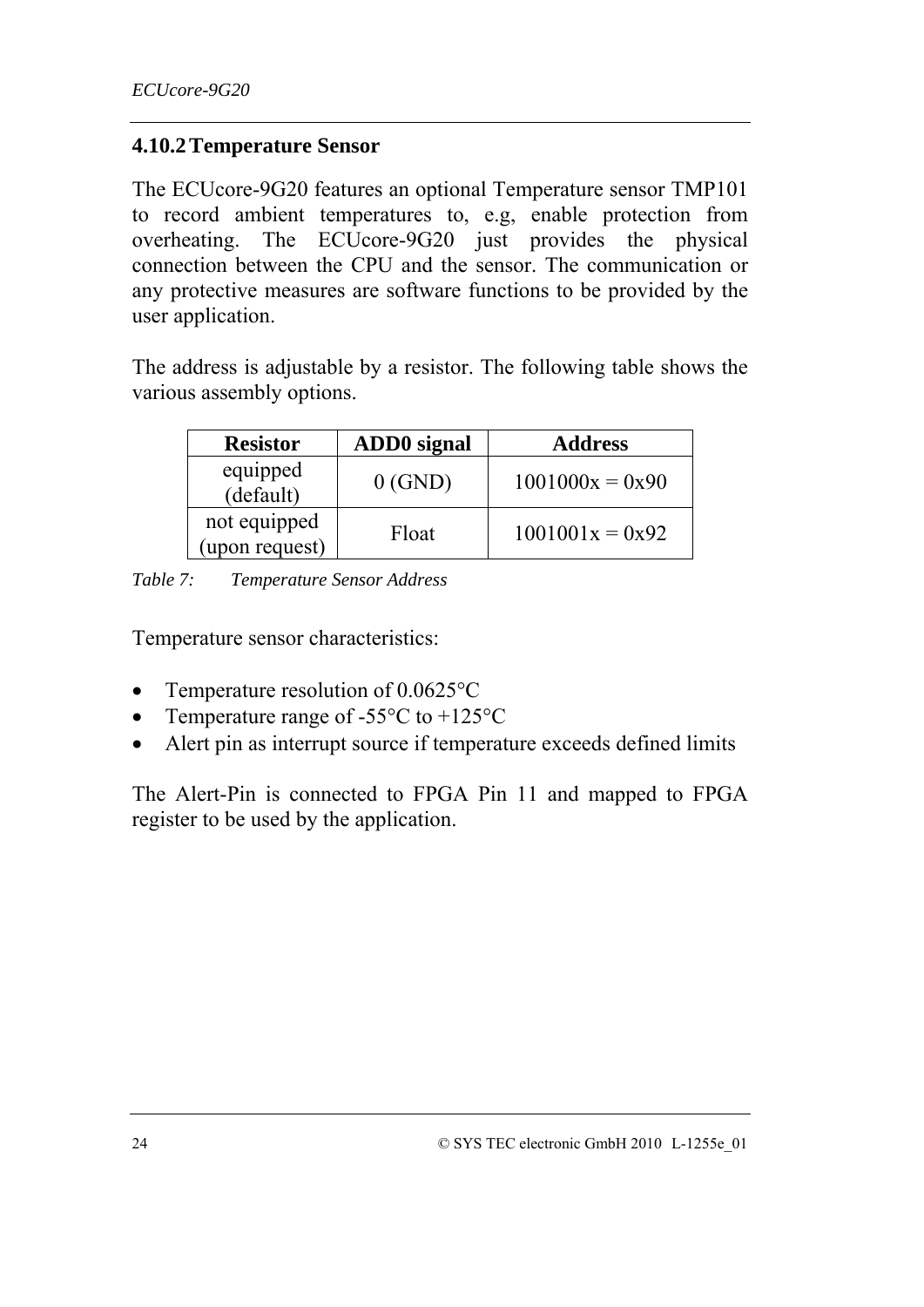#### <span id="page-30-0"></span>**4.11SPI Interface**

The ECUcore-9G20 allows high-speed serial communication with SPI devices such as EEPROM. The SPI bus signals are not directly brought out via the board connector. The FPGA is used to channel the SPI data and clock signal to the connector. So it is possible to generate more CS signals (CPU-CS-Pins are shared with Address-Pins). It is also possible to realize the full SPI functionality in the FPGA and release the CPU from SPI communication.

The SPI is not used onboard, but there is an EEPROM at the Development Board to test the function.

| $X500-Pin$      | <b>Connector</b><br>signal | <b>SPI</b> signal | <b>Description</b>    |
|-----------------|----------------------------|-------------------|-----------------------|
| A26,            | FPGA IO44                  | /SPI CS0          |                       |
| B27,            | FPGA IO45                  | /SPI CS1          | SPI-ChipSelect        |
| A27             | FPGA IO 46                 | /SPI CS2          |                       |
| <b>B28</b>      | FPGA IO47                  | SPI MTSR          | Master Transmit       |
|                 |                            | (SOUT)            | <b>Slave Receive</b>  |
| A28             | FPGA IO48                  | SPI MRST (SIN)    | <b>Master Receive</b> |
|                 |                            |                   | <b>Slave Transmit</b> |
| R <sub>29</sub> | <b>FPGA IO49</b>           | SPI CLK (SCK)     | Clock                 |

The following table shows the available SPI signals.

*Table 8: SPI Signals*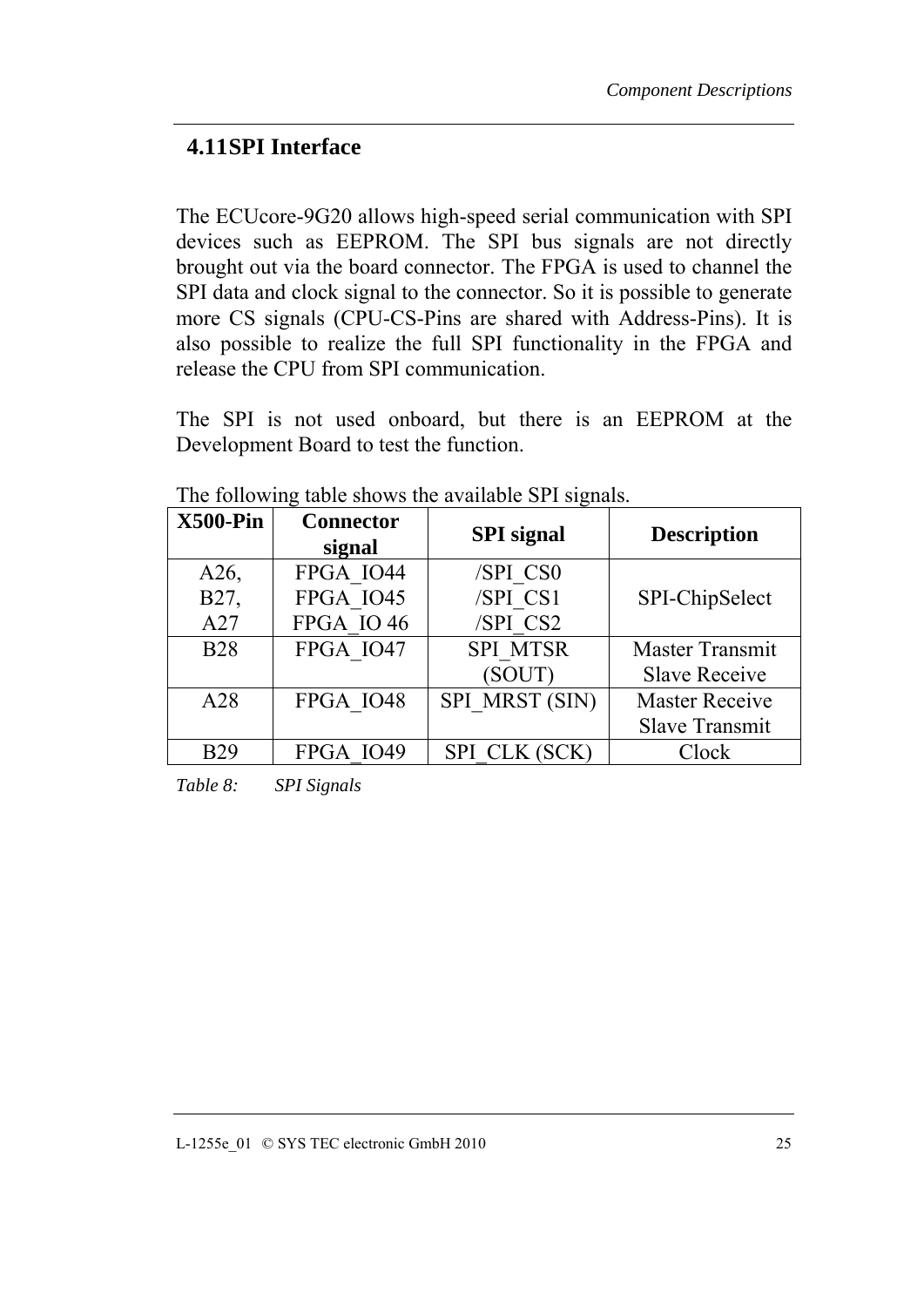#### <span id="page-31-0"></span>**4.12CAN Interface**

The ECUcore-9G20 includes one CAN interface. It is realized by the onboard CAN controller SJA1000. The CAN controller has a multiplexed Address/Data bus. The FPGA is used to adapt it to the demultiplexed CPU bus interface. The CAN bus is brought out via the board connector as 5V-TTL interface.

The CPU provides different pins for CAN. The default connection is:

Externally a 5V CAN transceiver can be directly connected to CAN pins (by using the CAN\_VCC Pin X500/B25). Alternatively, a galvanic decoupled CAN interface can be build to save the module for EMC. Drive capability of CAN output pins is 8mA. CAN\_VCC is dimensioned for maximum 100mA.

### **4.13Serial Interface**

The AT91SAM99G20 supports up to 4 independent USARTs and two 2-wire UARTs.

Available on the board connector is:

- USART0 with DTR,DSR,DCD,RTS,CTS and SCK
- USART1 with RTS,CTS and SCK
- USART2 with SCK
- UART3, UART4 (Debug UART) and UART5

All signals are brought out with LVTTL-Level. They are used to interface serial communication via RS232 or RS485 by external transceivers.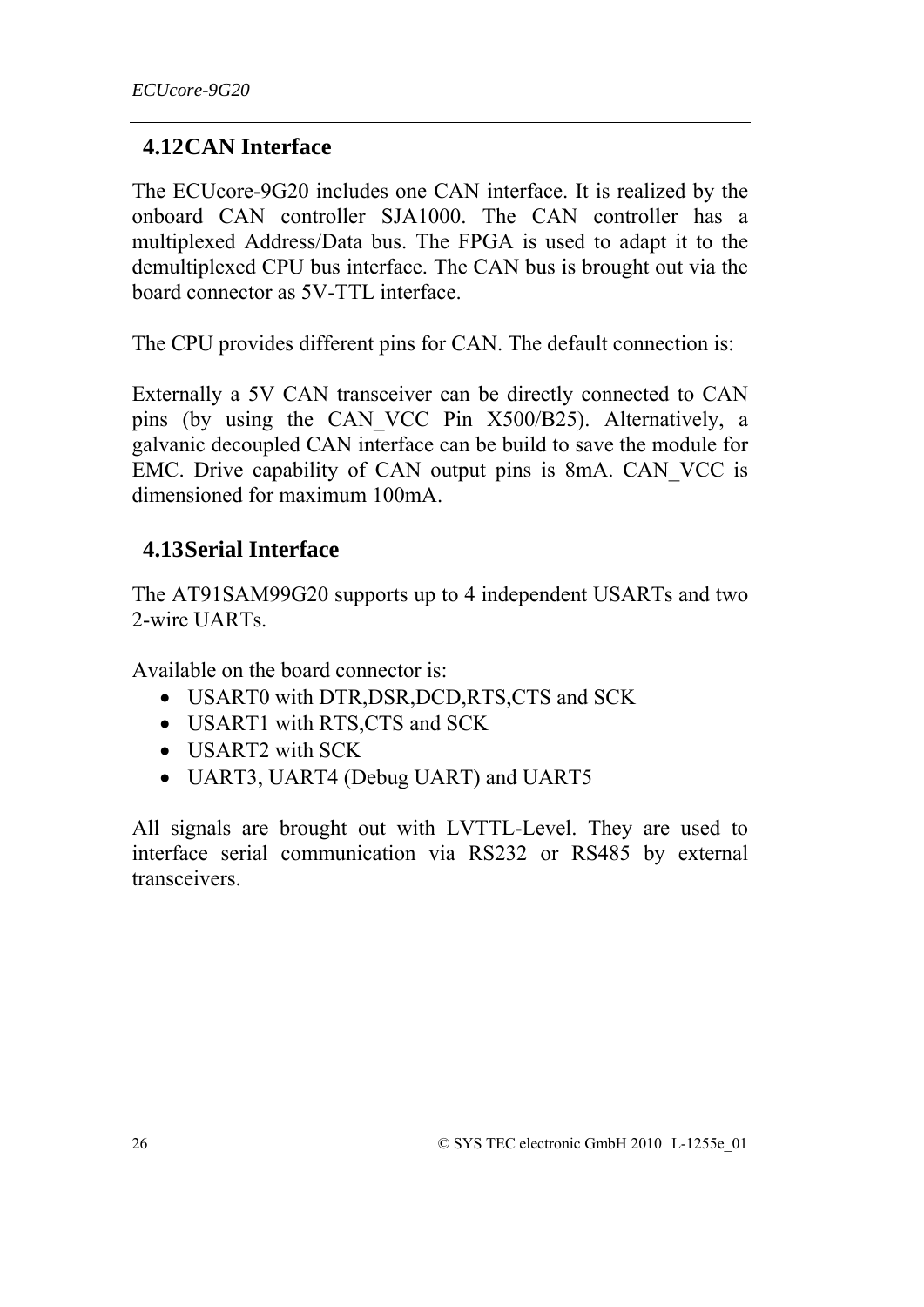#### <span id="page-32-0"></span>**4.14SDCard/MMC Interface**

The AT91SAM9G20 has a two-slot multimedia-card interface which means the two interfaces use one clock. Both interfaces (A and B) are brought out via connector. Each interface has 4 data pins for the usage as SDCard or MMC interface.

Card Detect and Card Protect are not supported by default. Use FPGA IO Pins to watch these signals.

MicroSD sockets only provide SLOT-contact to indicate a closed socket. At the Development Board this signal is connected to pin AD2 (X500/D08) via jumper. The SLOT-contact can be watched by the software.

### **4.15USB Interfaces**

The AT91SAM9G20 provides one USB2.0 (12Mbit/s) device and two USB2.0 (12Mbit/s) host interfaces. Each interface is brought out at the connector with its P and M signal.

No security components (such as TVS-Diodes) are provided at the module, they must be mounted near the USB connector on the baseboard.

Overcurrent protection is not supported by default. If necessary, use an external current limiting IC with overcurrent-flag and connect it to the FPGA\_IO.

#### **4.16SSC Interface**

The Synchronous Serial Controller (SSC) provides a synchronous communication link with external devices. It supports many serial synchronous communication protocols generally used in audio and telecom applications such as I2S, Short Frame Sync, Long Frame Sync.

The six-signal lines are directly brought out at connector X500.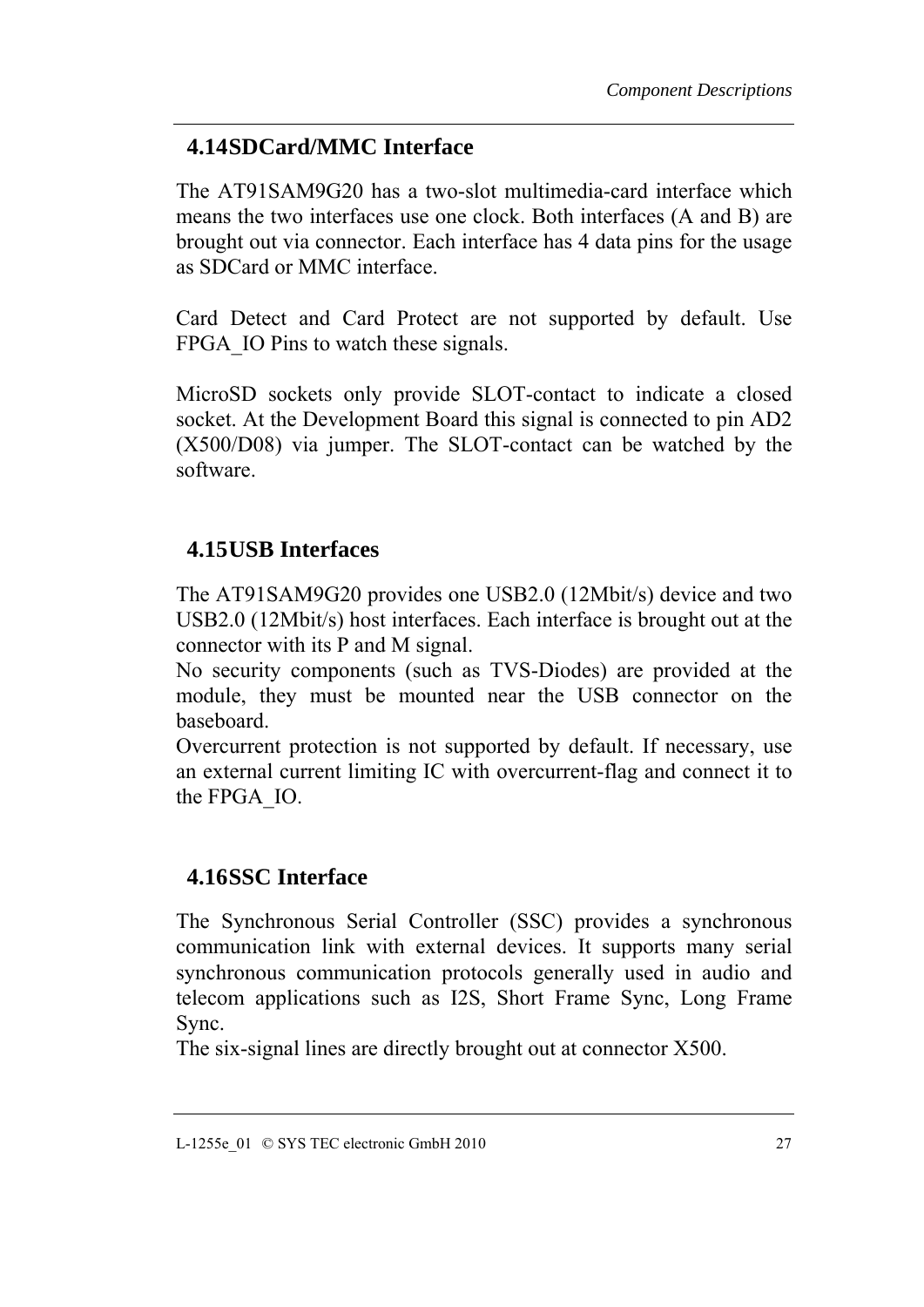#### <span id="page-33-0"></span>**4.17EmbeddedICE Port**

The EmbeddedICE-Port is not provided by the series module. It requires the socket stripe X501. This connector is not mounted.

ECUcore-9G20 is supposed for programming in Linux. There is no hardware debugging needed at all. To Debug at this interface a separate Debugger is necessary too.

If mounting and using the connector, the ARM\_x signals are relevant for ICE and must be connected to Debugger. No pullups ore pulldowns are required. Pullups 4k7 are mounted onboard at /NRST, TDI, TMS and TCK.

The JTAGSEL pin is for selecting the ICE or JTAG mode. The JTAG mode is for the usage with BoundaryScan hardware and not needed for debugging. So leave open the pin when using ICE! For using JTAG, put it to GND.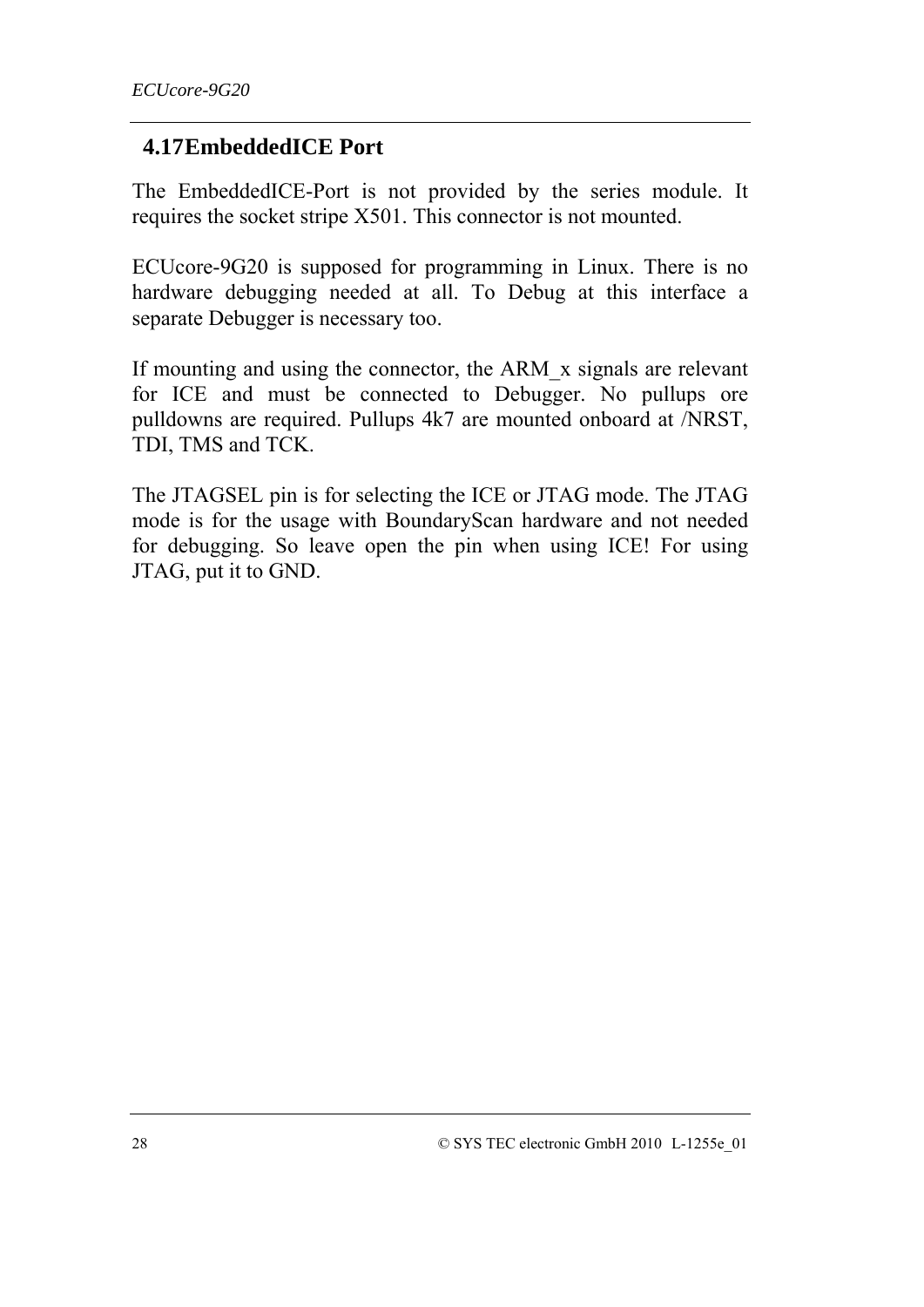# <span id="page-34-0"></span>**5 Technical Data**

The physical dimensions of the ECUcore-9G20 is shown in the figure below.



*Figure 6: Physical Dimensions* 

The height including the board connector and components is about 9mm. The thickness of the PCB is about 1.6mm. The maximum component height on top is about 3mm.

| dimensions            | $78$ mm x 54mm x 8mm                         |
|-----------------------|----------------------------------------------|
| weight                | approximately 21,5g                          |
| operating temperature | -40 $\rm{^{\circ}C}$ to +85 $\rm{^{\circ}C}$ |
| storage temperature   | -40 $\rm{^{\circ}C}$ to +85 $\rm{^{\circ}C}$ |
| operating voltage     | $3.3V$ DC $\pm$ 5%                           |
| current consumption   | typ. $400mA$                                 |
| I/O-Level (excl. CAN) | $3.3V$ DC $\pm$ 5%                           |
| CAN-Level             | $5V$ DC $\pm$ 5%                             |

*Table 9: Technical Data* 

L-1255e\_01 © SYS TEC electronic GmbH 2010 29